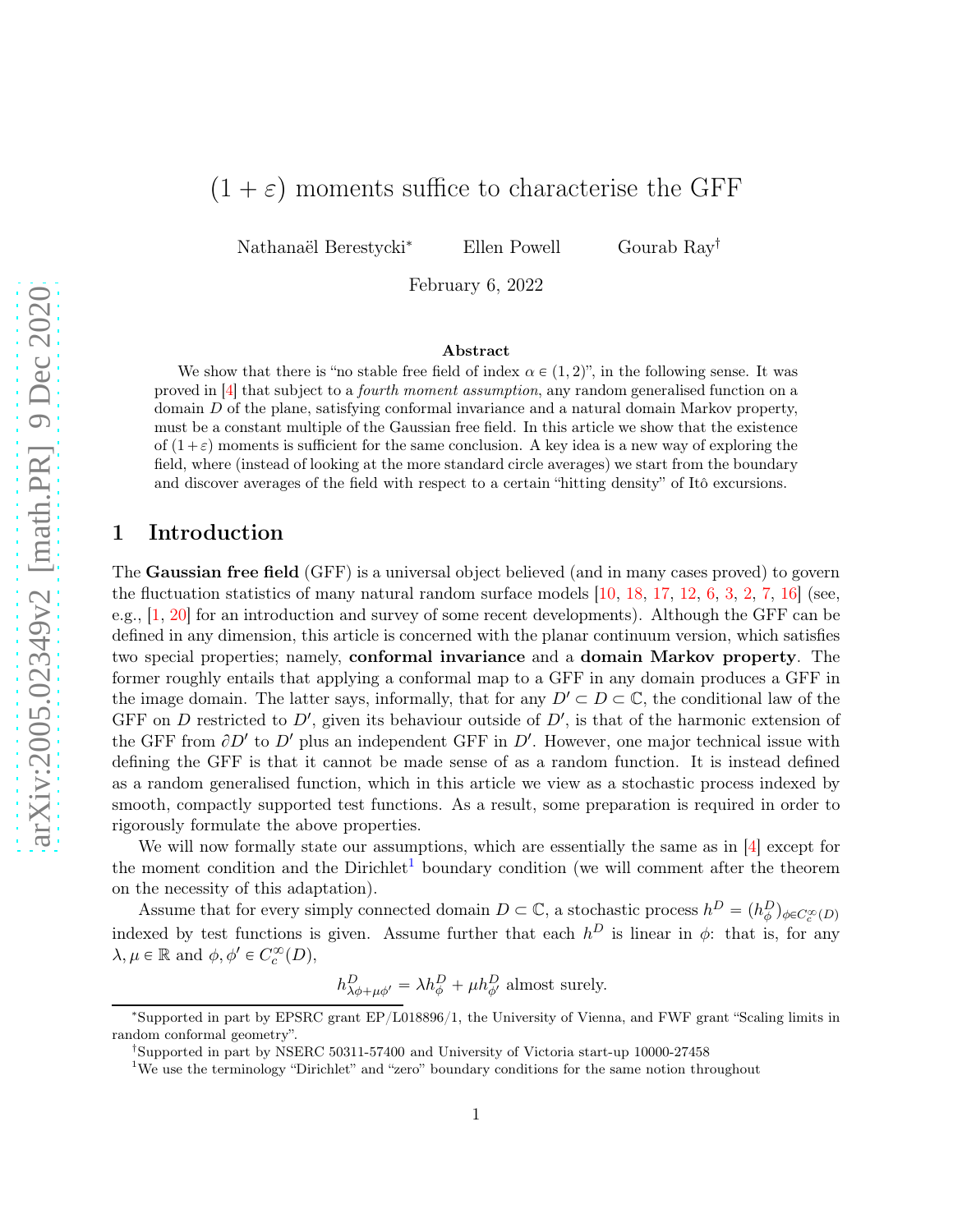We then write, with an abuse of notation,

$$
(h^D,\phi):=h^D_\phi\text{ for }\phi\in C^\infty_c(D).
$$

We denote by  $\Gamma^D$  the law of the stochastic process  $h^D$ . Thus  $\Gamma^D$  is a probability distribution on  $\mathbb{R}^{C_c^{\infty}(D)}$  equipped with the product topology. By Kolmogorov's extension theorem  $\Gamma^D$  is characterised by its consistent finite-dimensional distributions: i.e., by the joint law of  $(h^D, \phi_1), \ldots, (h^D, \phi_k)$ for any  $k \geq 1$  and any  $\phi_1, \ldots, \phi_k \in C_c^{\infty}(D)$ .

We finally recall that the  $H^{-1}(D)$  norm of a function  $f \in C_c^{\infty}(D)$  is given by

$$
(f, f)_{-1} := ((-\Delta)^{-1/2} f, (-\Delta)^{-1/2} f) = (f, (-\Delta^{-1}) f) = \iint_{D \times D} G_D(x, y) f(x) f(y) dx dy \tag{1.1}
$$

where  $G_D$  is the Green function with Dirichlet boundary conditions in  $D$ .

In the following, we write  $\mathbb{D} = \{w \in \mathbb{C} : |w| < 1\}$  and for  $z \in \mathbb{C}, \varepsilon > 0$ , we set  $B_z(\varepsilon) := \{w \in \mathbb{C} : |w| \leq 1\}$  $|w - z| < \varepsilon$ . When z lies in an open set  $U \subset \mathbb{C}$ , we write  $d(z, \partial U) := \inf_{y \in \partial U} |y - z|$ .

<span id="page-1-0"></span>Let  $D \subset \mathbb{C}$  be a proper simply connected open domain, and let  $h^D$  be a sample from  $\Gamma^D$ .

Assumptions 1.1. We make the following assumptions.

(i) (**Moments**) For every  $\phi \in C_c^{\infty}(D)$  and some  $\xi > 1$ :

$$
\mathbb{E}[(h^D,\phi)] = 0 \text{ and } \mathbb{E}[(h^D,\phi)]^{\xi}] < \infty.
$$

- (ii) (Continuity and Dirichlet boundary conditions) If  $\phi_n \to \phi$  in  $C_c^{\infty}(D)$ , then  $(h^D, \phi_n) \to$  $(h^D, \phi)$  in probability as  $n \to \infty$ . Moreover, suppose that  $(\phi_n)_{n \geq 1}$  is a sequence of non-negative test functions in  $C_c^{\infty}(D)$ , such that  $d_n := \sup\{d(z, \partial D) : z \in \text{Support}(\phi_n)\} \to 0$  as  $n \to \infty$ , and  $\phi_n \to 0$  in  $H^{-1}(D)$ . Then we have that  $(h^D, \phi_n) \to 0$  in probability and in  $L^1$  as  $n \to \infty$ .
- (iii) **(Conformal invariance.)** Let  $f : D \to D'$  be a bijective conformal map. Then  $\Gamma^D = \Gamma^{D'} \circ f$ , where  $\Gamma^{D'} \circ f$  is the law of the stochastic process  $(h^{D'}, |(f^{-1})'|^2 (\phi \circ f^{-1}))_{\phi \in C_c^{\infty}(D)}$ .
- (iv) (**Domain Markov property**). Suppose  $D' \subset D$  is a simply connected Jordan domain. Then we can decompose  $h^D = h_D^{D'} + \varphi_D^{D'}$ , where:
	- $h_D^{D'}$  is independent of  $\varphi_D^{D'}$ ;
	- $\bullet$   $(\varphi_D^{D'}, \phi)_{\phi \in C_c^{\infty}(D)}$  is a stochastic process indexed by  $C_c^{\infty}(D)$  that is a.s. linear in  $\phi$  and such that when we restrict to  $C_c^{\infty}(D')$ ,

$$
(\varphi_D^{D'}, \phi)_{\phi \in C_c^{\infty}(D')}
$$

a.s. corresponds to integrating against a harmonic function in  $D'$ .

 $\bullet$   $((h_D^{D'}, \phi))_{\phi \in C_c^{\infty}(D)}$  is a stochastic process indexed by  $C_c^{\infty}(D)$ , such that  $(h_D^{D'}, \phi)_{\phi \in C_c^{\infty}(D')}$ has law  $\Gamma^{D'}$  and  $(h_D^{D'}, \phi) = 0$  a.s. for any  $\phi$  with  $\text{Support}(\phi) \subset D \backslash D'$ .

Observe that in light of *(iii)*, the Dirichlet boundary condition *(ii)* holds in one simply connected domain  $D$  if and only if it holds in all simply connected domains. Indeed, suppose that it holds in D and let  $f: D \to D'$  be a conformal map. Then if  $(\phi_n)_n \to 0 \in H^{-1}(D')$ , we have by conformal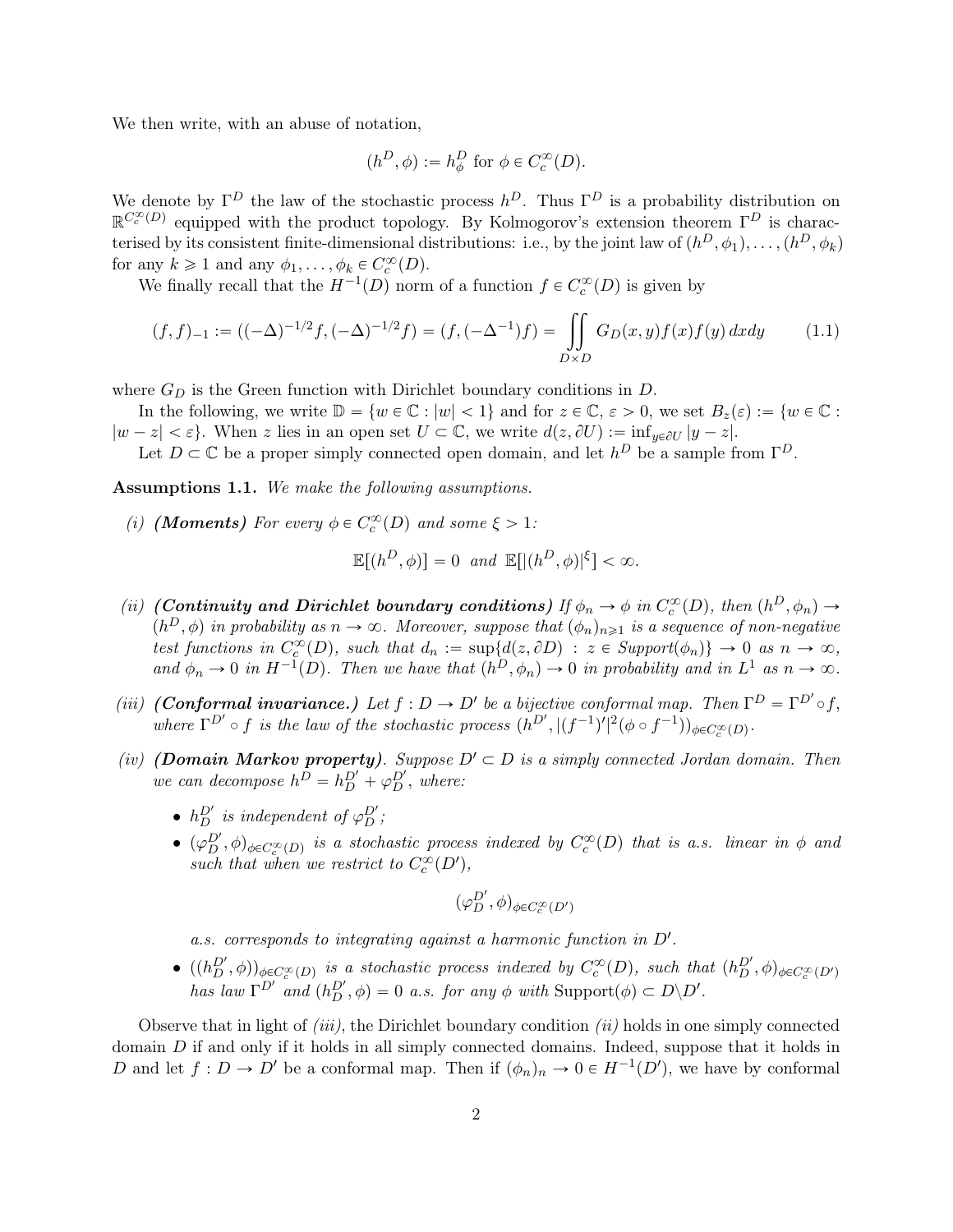invariance of the Green function that  $\tilde{\phi}_n := |f|^2(\phi_n \circ f)$  converges to 0 in  $H^{-1}(D)$ , and since  $(h^{D'}, \phi_n)$  is equal in law to  $(h^D, \tilde{\phi}_n)$ , that  $(h^{D'}, \phi_n) \to 0$  in probability and in  $L^1$  as  $n \to \infty$ .

We now comment on the main changes with respect to the assumptions in [\[4\]](#page-24-0). As already mentioned, the main change is the fact that we have replaced a moment of order four in (i) with a moment of order  $\xi$  where  $\xi > 1$ . Beyond this, we have slightly adapted the Dirichlet boundary condition (assumption (ii)). Indeed, it may not even be apparent to the reader at first sight why we call (ii) a Dirichlet boundary condition. Suppose  $\phi_n$  is a sequence of functions in  $C_c^{\infty}(D)$ , whose support converges to a subset of the boundary  $\partial D$ , in the sense that  $d_n \to 0$  (where  $d_n$  is defined in (ii)). If h is a Gaussian free field in  $D$  (with Dirichlet boundary conditions), we may be tempted to believe that  $(h, \phi_n) \to 0$ . Unfortunately, without any additional assumption this is not necessarily the case, even if  $\|\phi_n\|_1$  is bounded (to see why, consider the uniform distribution in a ball of radius  $\varepsilon$  at distance  $\varepsilon$  from the boundary). Instead, in order for  $(h, \phi_n)$  to converge to zero we need an extra condition which guarantees that the mass of  $\phi_n$  is sufficiently "spread out". There are several different ways that such a condition could be formulated. In [\[4\]](#page-24-0) we assumed that for  $D = \mathbb{D}$ ,  $(h, \phi_n) \to 0$  for sequences  $\phi_n$  which are bounded in  $L^1$  and *rotationally symmetric*. However, in the present article, we will need  $\phi_n$  to be asymptotically supported on a *proper* subset of the boundary (see the definition of  $p_u$  in [\(3.1\)](#page-7-0)) and so rotational invariance of the support of  $\phi_n$  is not sufficient. Instead we assume that  $\phi_n$  converges to 0 in  $H^{-1}(D)$ . This turns out to be the most convenient meaning of "sufficiently spread out" in the present setting.

Before stating our results, we recall the definition of a Gaussian free field (with Dirichlet boundary conditions) on a domain  $D \subset \mathbb{C}$ .

**Definition 1.2.** A mean zero Gaussian free field  $h_{\text{GFF}} = h_{\text{GFF}}^D$  with zero boundary conditions is a stochastic process indexed by test functions  $(h_{\text{GFF}}, \phi)_{\phi \in C_c^{\infty}(D)}$  such that:

- $h_{\text{GFF}}$  is a centered Gaussian field; for any  $n \geq 1$  and any set of test functions  $\phi_1, \dots, \phi_n \in$  $C_c^{\infty}(D)$ ,  $((h_{\text{GFF}}, \phi_1), \cdots, (h_{\text{GFF}}, \phi_n))$  is a Gaussian random vector with mean **0**;
- for any two test functions  $\phi_1, \phi_2 \in C_c^{\infty}(D)$ ,

$$
\mathbb{E}[(h_{\text{GFF}}, \phi_1), (h_{\text{GFF}}, \phi_2)] = \int_D G^D(z, w)\phi_1(z)\phi_2(w)dzdw
$$

where  $G^D$  is the Green's function with Dirichlet boundary conditions on D.

The main technical content of this paper is summarised by the following proposition, whose most important aspect states that moments of order  $\xi$  as in Assumptions [1.1,](#page-1-0) together with domain Markov property and conformal invariance, imply a moment of order 4.

<span id="page-2-0"></span>**Proposition 1.3.** Assume that  $(\Gamma^D)_D$  satisfies Assumptions [1.1.](#page-1-0) Then in fact:

- (1)  $\mathbb{E}[(h^D, \phi)^4] < \infty$  for every  $\phi \in C_c^{\infty}(D)$ ;
- (2) the bilinear form  $K_2^D$  on  $C_c^{\infty}(D) \times C_c^{\infty}(D)$  defined by

$$
\mathbb{E}[(h^D, \phi)(h^D, \phi')] = K_2^D(\phi, \phi'), \qquad \phi, \phi' \in C_c^{\infty}(D)
$$

is continuous; and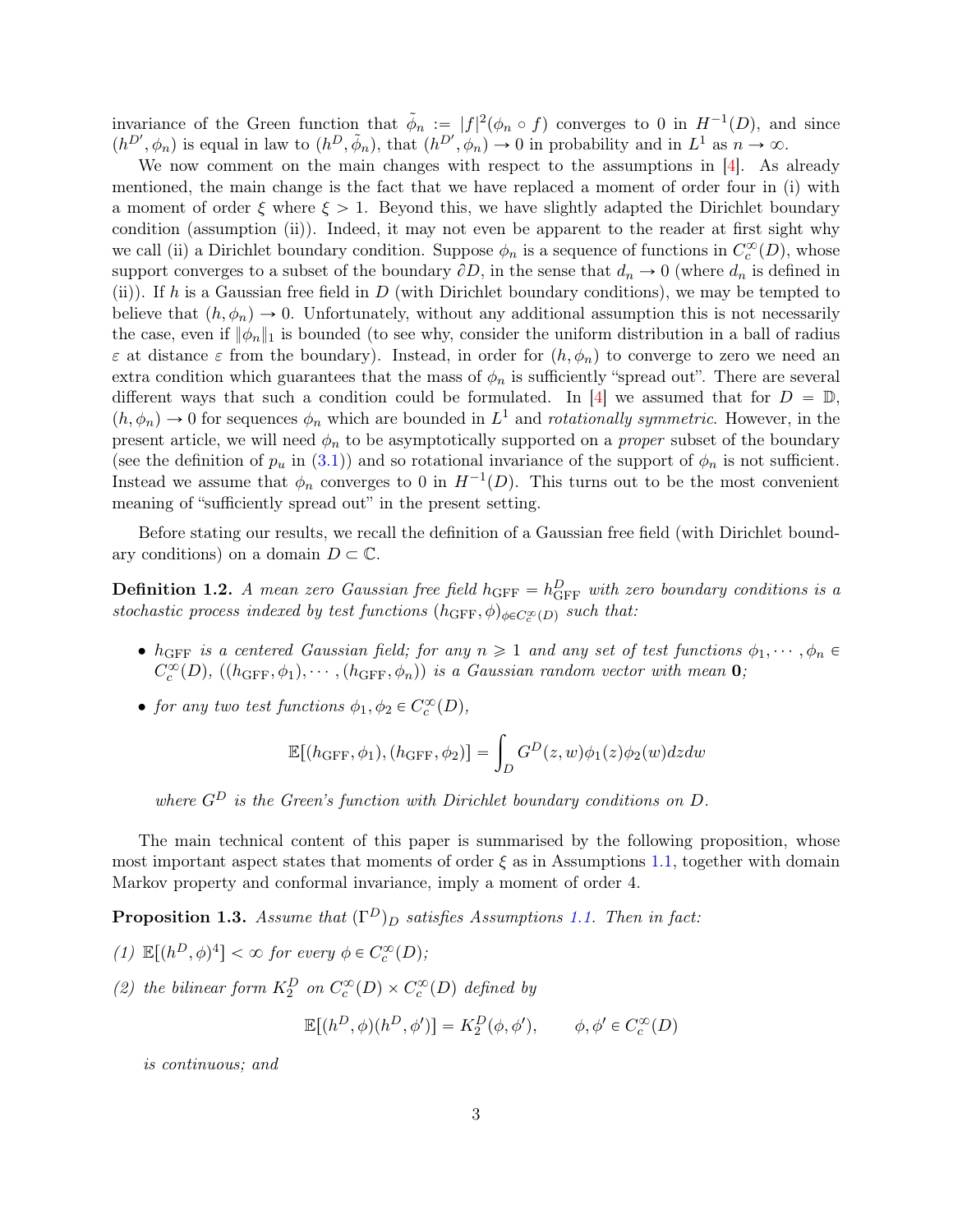(3) the convergence in (ii) of Assumptions [1.1](#page-1-0) also holds in  $L^2$ .

<span id="page-3-0"></span>As a direct consequence we obtain the following theorem, which is the main result of this paper.

 $\Box$ 

**Theorem 1.4.** Suppose the collection of laws  $\{\Gamma^D\}_{D \subset \mathbb{C}}$  satisfy Assumptions [1.1](#page-1-0) and let  $h^D$  be a sample from  $\Gamma^D$ . Then there exists  $\sigma \geq 0$  such that  $h^D = \sigma h_{\text{GFF}}^D$  in law, as stochastic processes.

*Proof.* This is a direct consequence of Proposition [1.3](#page-2-0) and [\[4,](#page-24-0) Theorem 1.6].

Proof idea: In order to explain the new ideas required for Theorem [1.4,](#page-3-0) it is helpful to first recall the main steps in the proof of [\[4,](#page-24-0) Theorem 1.6].

Sketch of proof of  $\vert 4$ , Theorem 1.6. The proof of Theorem 1.6 in [\[4\]](#page-24-0) can be broken into two distinct parts: (1) showing that the field is Gaussian (i.e., that  $h^D$  is a Gaussian process for each D) and (2) showing that it has the correct covariance structure. In fact, once Gaussianity is known, proving (2) is rather straightforward. It boils down to the fact that the Greens' function is characterised by harmonicity away from the diagonal and logarithmic blow-up along the diagonal – see  $[4]$ .

Proving  $(1)$  is rather more challenging. The key step in  $[4]$  is to show that "circle averages" around points are jointly Gaussian. That is, for any finite set of points, the joint law of the circle averages is Gaussian. The circle average process of a Gaussian free field  $h^D$  around a point  $z \in D$ is, roughly speaking, the process  $(h, \phi_t)_{t \geqslant 0}$ , where  $\phi_t$  is uniform measure on the circle of radius  $e^{-t}$  around z. More precision is required for a rigorous definition, since the  $\phi_t$  are not smooth test functions, but this can be dealt with by approximating the  $\phi_t$  appropriately. Once it is known that circle averages are jointly Gaussian, it is easy to deduce (1), because the field can be approximated by circle averages with small radii, and limits of Gaussians are Gaussian.

To address the question of showing Gaussianity of circle averages, let us consider the case where  $D = \mathbb{D}$  is the unit disc, and we take averages around a single point: the origin. It is well known and easy to see that for a GFF in  $\mathbb{D}$ , the circle average process around  $z = 0$  is a constant multiple of Brownian motion. For our given process  $h^{\mathbb{D}}$ , the domain Markov property together with scale invariance (a special case of conformal invariance) shows that the circle average process has independent and stationary increments. However, one cannot immediately deduce that it is Brownian motion, which would of course yield Gaussianity. More work is required to eliminate processes with jumps (e.g. compound Poisson processes, symmetric stable processes etc.). In [\[4\]](#page-24-0), a fourth moment assumption on the field was used to apply Kolmogorov's criterion, and thereby prove that the circle average process possesses an almost surely continuous modification. This modification must then be Brownian motion and, in particular, Gaussian. In fact, we can generalise this argument to show that arbitrary linear combinations of circle averages around multiple points must also be Gaussian, which completes the key step of the proof.

Sketch of proof of Proposition [1.3.](#page-2-0) The major challenge in this article is to reach the same conclusion *without* the fourth moment assumption. In contrast to the above approach, we will simply aim to prove Gaussianity of single circle averages, rather than linear combinations of averages around multiple points. Note that this does not immediately imply *joint* Gaussianity of circle averages (for which significantly more work would be needed). However, it is enough (with a little extra work) to prove existence of fourth moments (Proposition [1.3\)](#page-2-0) and given the result of  $[4]$ , this concludes the proof of Theorem [1.4.](#page-3-0)

To summarise: the main step of the proof in this article is to show existence of an a.s. continuous modification of the circle average process around  $z = 0$  for  $h^{\mathbb{D}}$  (the given field in the disk  $\mathbb{D}$ ) assuming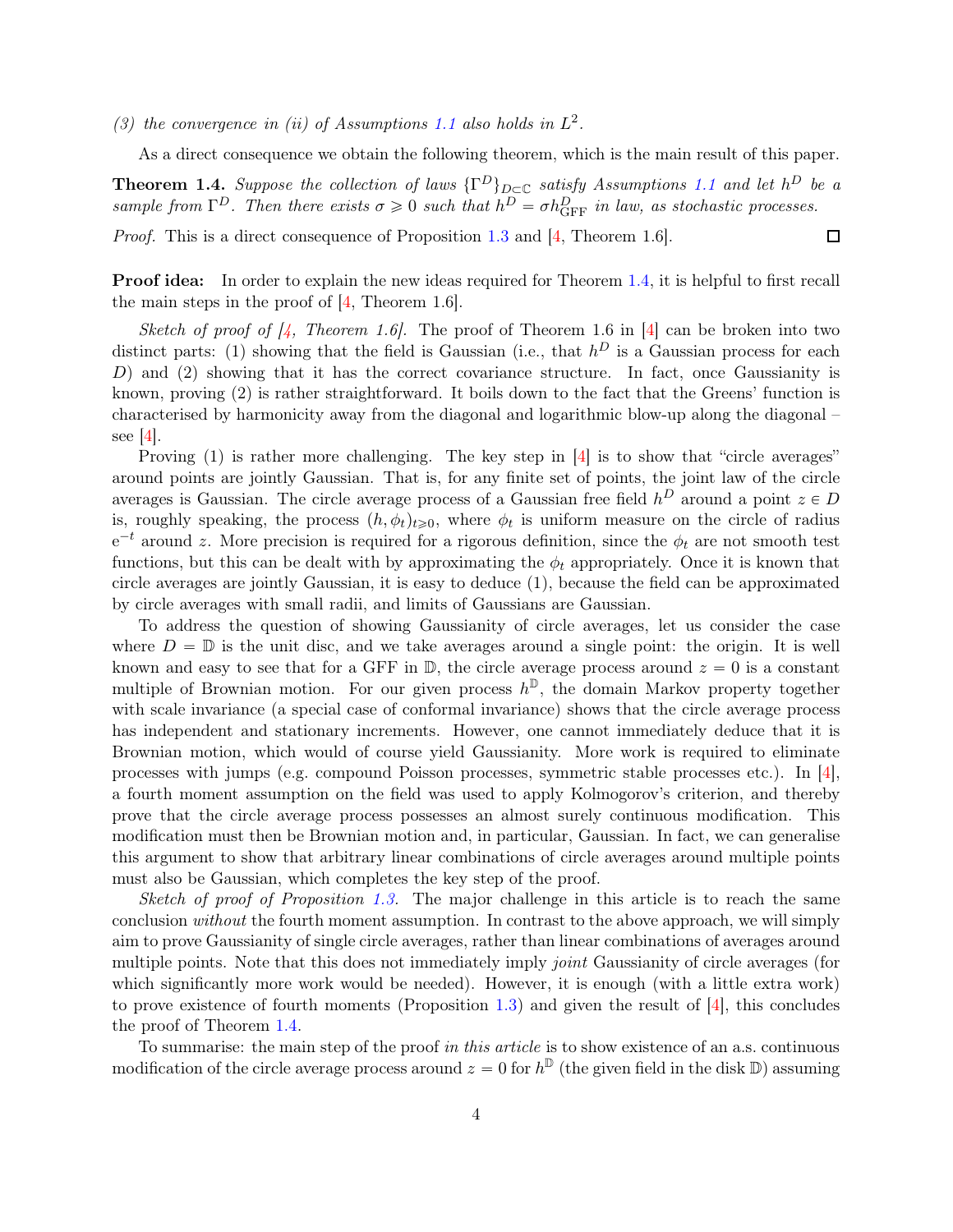only ξth moments of the field for some  $\xi > 1$ . See Corollary [5.7](#page-21-0) and Proposition [5.8.](#page-21-1) Achieving this is not merely a technical upgrade of the idea used in [\[4\]](#page-24-0); a new input is required.

Namely, in  $(3.1)$  we introduce a certain **sine-average process** for the field  $h^{\mathbb{H}}$ , on semi-circles in the upper half plane. Its value at a given semi-circle can be viewed as the average of  $h^{\mathbb{H}}$  with respect to a hitting measure for half plane Itô excursions from 0. As a result, one can easily construct a parametrisation (with respect to the semi-circle radius), under which the resulting process satisfies:

- (one-dimensional) Brownian scaling; and crucially
- a certain "harness" property, as introduced by Hammersley in  $[11]$  (see also  $[21, 22]$  $[21, 22]$ ).

The increments of this process are easily checked to be independent; however, there is no reason a priori why they should be stationary. Nonetheless, we are able to formulate a (new) characterisation of Brownian motion in terms of this harness property and use this to show that the sine-average process must be a Brownian motion. This characterisation is given in Proposition [4.1,](#page-13-0) and is an extension of a result proved in [\[21\]](#page-25-4). Crucially, our extension does not require as many moments as [\[21\]](#page-25-4); in fact moments of *any* order  $\xi > 0$  suffice.

From this point, we use rotational invariance and the domain Markov property to "average out" the semi-circle sine-averages of  $h^{\mathbb{H}}$  and relate them to circle averages of  $h^{\mathbb{D}}$ . The consequence is existence of a continuous modification of the circle-average process around 0 for  $h^{\mathbb{D}}$ . For this last step, one needs to precisely control the behaviour of the harmonic part in a domain Markov decomposition of  $h^{\mathbb{D}}$ , which forms the main technical part of the argument. This is where the assumption  $\xi > 1$  is used. Having done this, the proof of Proposition [1.3](#page-2-0) is concluded.  $\Box$ 

**Remark 1.5.** Consider a family of fields  $(h^D)_D$  in simply connected domains D, that assign values  $(h^D, \phi)$  to smooth test functions  $\phi$ . Theorem [1.4](#page-3-0) shows that conformal invariance and the domain Markov property (in the sense of Assumptions [1.1\)](#page-1-0) are incompatible with these  $(h^D, \phi)$ s having  $\alpha$ -stable (rather than Gaussian) distributions, for any value of the index  $\alpha \in (1, 2)$ . Comparing to the better understood one-dimensional situation, a (1d)  $\alpha$ -stable process has different scaling properties to those of (1d) Brownian motion. Since scaling is a special type of conformal mapping, this suggests that "natural  $\alpha$ -stable analogues" of the GFF cannot enjoy conformal invariance. Our Theorem can be viewed as a rigourous justification of this informal heuristic when  $\alpha \in (1, 2)$ .

We mention here that some variants of higher dimensional stable fields have been defined and studied before, see  $[14]$  and also  $[5]$  for a limiting construction. It will be interesting to find a suitable characterisation theorem for such fields.

<span id="page-4-0"></span>In view of the above remark, it is natural to wonder whether *any* moments assumptions are needed to characterize the GFF.

Question 1.6. What are the minimal moment assumption necessary for Theorem [1.4](#page-3-0) to hold? Do moments of order  $\xi$  for any  $\xi > 0$  suffice?

Acknowledgements We thank Scott Sheffield and Juhan Aru for some inspiring discussions. Part of this work was carried while all three authors visited Banff on the occasion of the programme "Dimers, Ising Model, and their Interactions". We would like to thank the organisers as well as the team in BIRS for this opportunity and their hospitality. Finally, we would like to thank the anonymous referees for many suggestions that helped us to improve the presentation of the paper.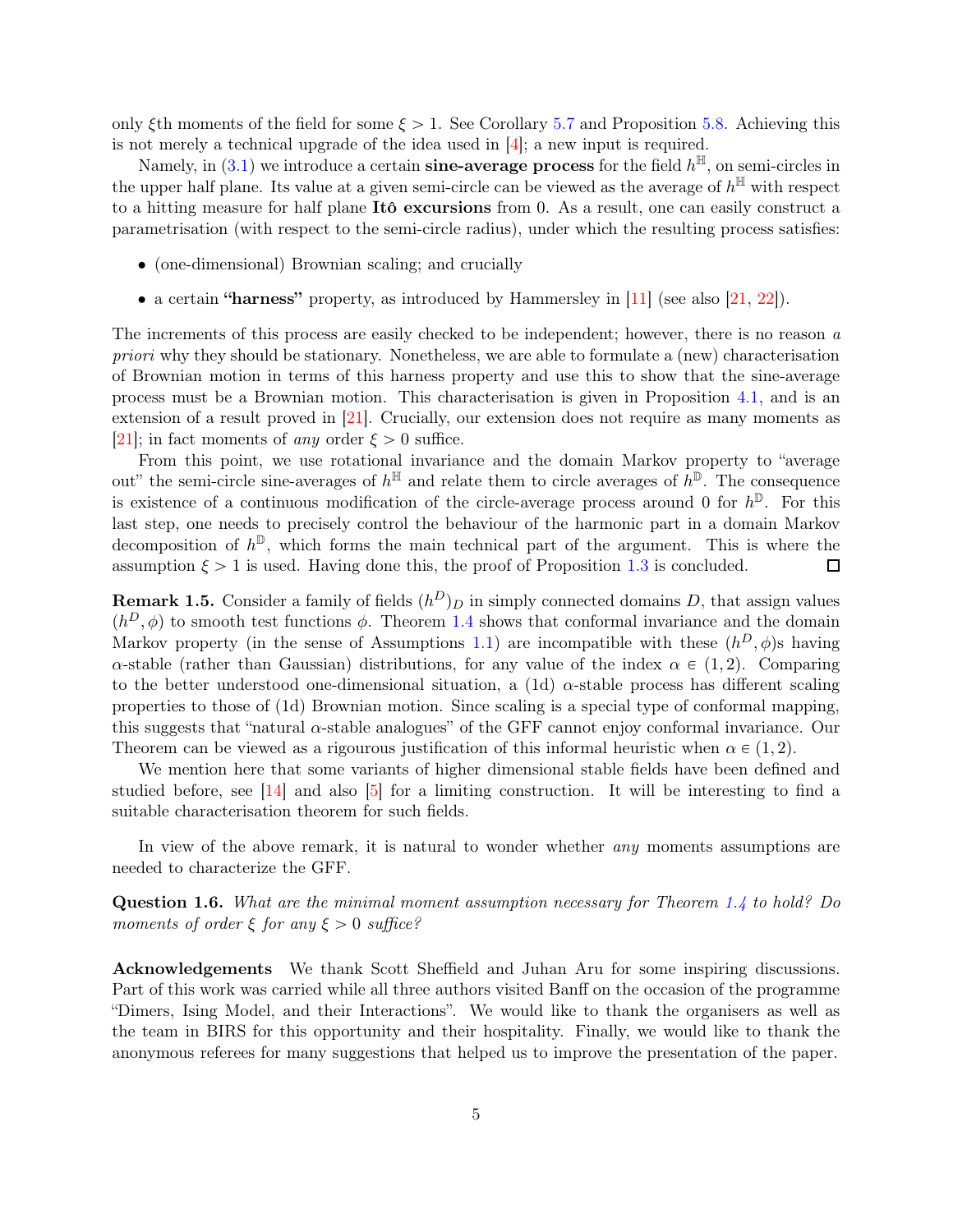# 2 Some elementary results and estimates

#### <span id="page-5-3"></span>2.1 Independent random variables

**Lemma 2.1.** Suppose that  $(X, Y)$  are real-valued random variables defined on the same probability space, and that X and Y are independent. Then for any  $\xi > 0$ ,

$$
\mathbb{E}[|X+Y|^{\xi}]<\infty \Rightarrow \mathbb{E}[|X|^{\xi}]<\infty \text{ and } \mathbb{E}[|Y|^{\xi}]<\infty.
$$

*Proof.* Fix some M such that  $\mathbb{P}(|Y| \le M) \ge 1/2$  and note that  $|X/(X+Y)|\mathbf{1}_{\{|Y| \le M, |X|\ge 2M\}} \le 2$  (it is less than 1 if X and Y have the same sign, and less than 2 otherwise). Then  $\mathbb{E}[|X|^{\xi}\mathbf{1}_{\{|X|\leq 2M\}}] \leq$  $(2M)^{\xi}$  and

$$
\mathbb{E}\left[|X|^{\xi}\mathbf{1}_{\{|X|\geq 2M\}}\right] \leq 2\mathbb{E}\left[\left|\frac{X}{X+Y}\right|^{\xi}|X+Y|^{\xi}\mathbf{1}_{\{|Y|\leq M,|X|\geq 2M\}}\right] \leq 2^{1+\xi}\mathbb{E}\left[|X+Y|^{\xi}\right] < \infty.
$$

Symmetrically,  $\mathbb{E}[|Y|^{\xi}] < \infty$ .

<span id="page-5-2"></span>**Lemma 2.2** (Von Bahr–Esseen [\[19\]](#page-25-7)). Let  $r \geq 1$ .

- (i) Suppose that X, Y are random variables with  $\mathbb{E}[|X|^r] < \infty, \mathbb{E}[|Y|^r] < \infty, \mathbb{E}[Y|X] = 0$  a.s.  $\label{eq:Then} \operatorname{Then} \, \mathbb{E}\big[ |X + Y|^r \big] \geqslant \mathbb{E}\big[ |X|^r \big].$
- (ii) Suppose in addition that  $r \leq 2$  and that  $(X_1, \dots, X_n)$  are independent, centred random variables with  $\mathbb{E}[|X_j|^r] < \infty$  for  $1 \leq j \leq n$ . Then  $\mathbb{E}[|\sum_{j=1}^n X_j|^r] \leq 2\sum_{j=1}^n \mathbb{E}[|X_j|^r]$ .

#### <span id="page-5-1"></span>2.2 Immediate consequences of the domain Markov property

Lemma 2.3. The assumption of zero boundary conditions implies that the domain Markov decomposition from (iv) is unique.

*Proof.* This is very similar to the proof of  $[4, \text{ Lemma 1.4}]$ , but we include it since some arguments are slightly different.

Suppose that we have two such decompositions:

<span id="page-5-0"></span>
$$
h^{D} = h^{D'}_{D} + \varphi^{D'}_{D} = \tilde{h}^{D'}_{D} + \tilde{\varphi}^{D'}_{D}.
$$
\n(2.1)

 $\Box$ 

Pick any  $z \in D'$  and let  $f : D' \to \mathbb{D}$  be a conformal map that sends z to 0. Further, let  $(\phi_n)_{n \geq 1}$ be a sequence of nonnegative radially symmetric, mass one functions in  $C_c^{\infty}(\mathbb{D})$ , that are eventually supported outside any  $K \subseteq \mathbb{D}$ . It is easy to check that  $\phi_n \to 0$  in  $H^{-1}(\mathbb{D})$  as  $n \to \infty$ , and if we set  $\tilde{\phi}_n := |f'|^2(\phi_n \circ f)$  for each n, then (as discussed below Assumption [1.1\)](#page-1-0)  $\tilde{\phi}_n$  converges to 0 in  $H^{-1}(D')$ as well. Hence, the assumption of Dirichlet boundary condition implies that  $(h_D^{D'} - \tilde{h}_D^{D'}, \tilde{\phi}_n) \to 0$  in probability as  $n \to \infty$ . In turn, by [\(2.1\)](#page-5-0), this means that  $(\varphi_D^{D'} - \tilde{\varphi}_D^{D'}, \tilde{\phi}_n) \to 0$  in probability.

However, since  $(\varphi_D^{D'} - \tilde{\varphi}_D^{D'})$  restricted to D' is a.s. equal to a harmonic function, and since the  $\phi_n$ 's are radially symmetric with mass one, we have that

$$
(\varphi_D^{D'} - \tilde{\varphi}_D^{D'}, \tilde{\phi}_n) = ((\varphi_D^{D'} - \tilde{\varphi}_D^{D'}) \circ f^{-1}, \phi_n) = (\varphi_D^{D'} - \tilde{\varphi}_D^{D'}) \circ f^{-1}(0) = \varphi_D^{D'}(z) - \tilde{\varphi}_D^{D'}(z)
$$

for every *n*. This implies that for each fixed  $z \in D'$ ,  $\varphi_D^{D'}(z) = \varphi_D^{D'}(z)$  a.s. Applying this to a countable dense subset of  $z \in D'$ , together with the fact that  $(h^D, \phi) = (\varphi_D^{D'}, \phi) = (\tilde{\varphi}_D^{D'}, \phi)$  a.s. for any  $\phi$  supported outside of D', then implies that  $\varphi_D^{D'}$  and  $\tilde{\varphi}_D^{D'}$  are a.s. equal as stochastic processes indexed by  $C_c^{\infty}(D)$ .  $\Box$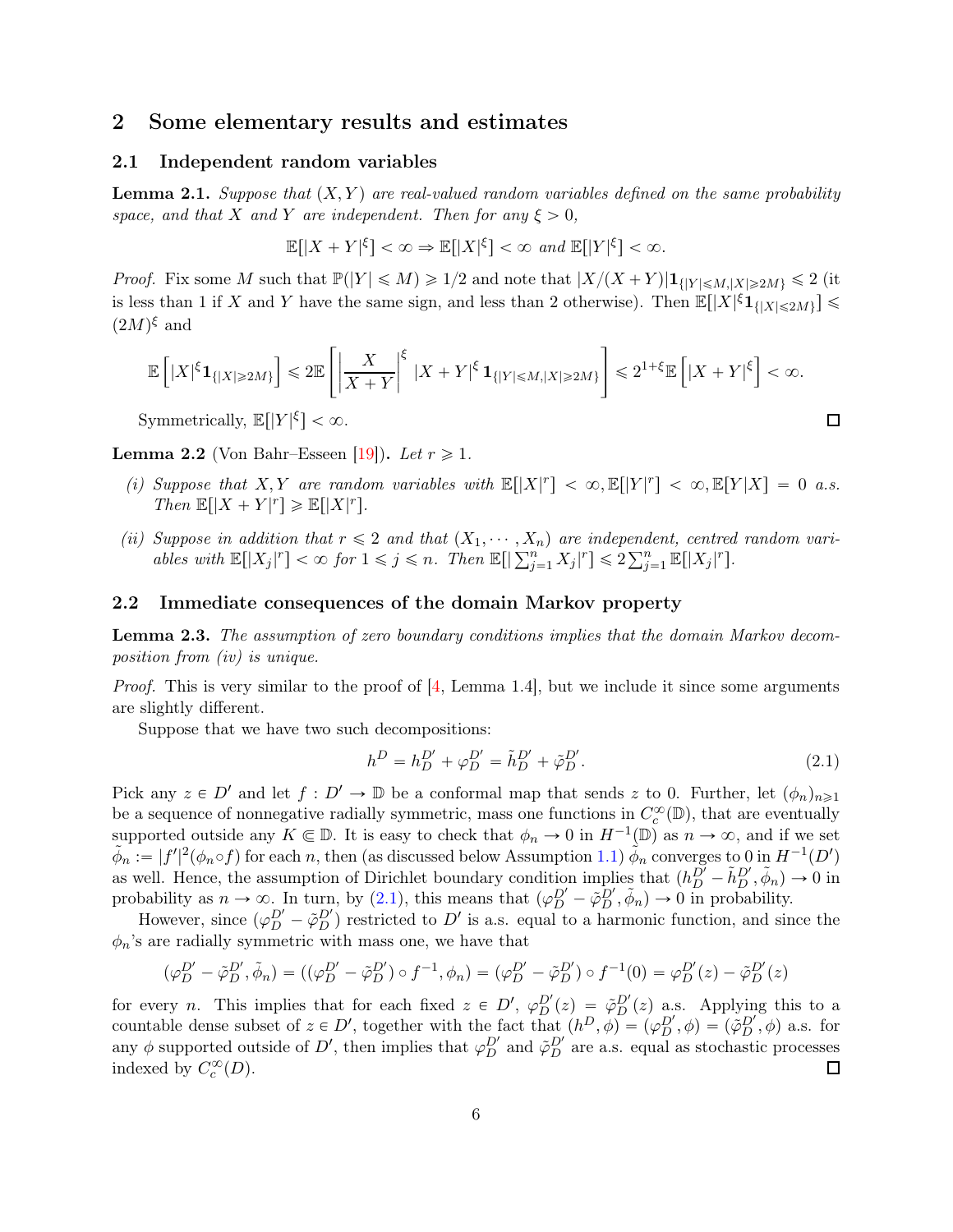Now, suppose that  $D'' \subset D' \subset D$  and  $h^D$  is a sample from  $\Gamma^D$ . Applying the domain Markov property to  $h^D$  in D' and D'' respectively, we can write  $h^D = h_D^{D'} + \varphi_D^{D'}$  and  $h^D = h_D^{D''} + \varphi_D^{D''}$ . We can further decompose  $h_D^{D'} = h_{D'}^{D''} + \varphi_{D'}^{D''}$  by applying the domain Markov property to  $h_D^{D'}$  in  $D''$ .

<span id="page-6-0"></span>**Lemma 2.4.** As stochastic processes indexed by  $C_c^{\infty}(D)$ , we have that  $h_D^{D''} = h_{D'}^{D''}$  and  $\varphi_D^{D''} = h_{D'}^{D''}$  $\varphi_D^{D'} + \varphi_{D'}^{D''}$  a.s. (where the latter is an independent decomposition).

*Proof.* This follows by writing  $h^D = h_D^{D''} + \varphi_D^{D''}$  and  $h^D = h_D^{D'} + \varphi_D^{D'} = h_{D'}^{D''} + \varphi_{D'}^{D''} + \varphi_D^{D'}$  and applying Lemma [2.3.](#page-5-1) 囗

<span id="page-6-2"></span>**Lemma 2.5.** Suppose D is simply connected and that  $D' \subset D$  is a simply connected Jordan domain. Then if  $h^D = h_D^{D'} + \varphi_D^{D'}$  is the domain Markov decomposition of  $h^D$  in  $D'$  and  $f: D \to f(D)$  is conformal, with  $f(D') \subset f(D)$  a Jordan domain and  $h^{f(D)} = h^{f(D')}_{f(D)} + \varphi^{f(D')}_{f(D)}$ , we have that

$$
\varphi_D^{D'} = \varphi_{f(D)}^{f(D')} \circ f \text{ in } law
$$

as harmonic functions in  $D'$ .

Proof. For  $\phi \in C_c^{\infty}(D')$  let us denote  $\phi^f(z) = |(f^{-1})'|^2 \phi \circ f^{-1}(z)$ , so that  $\phi^f \in C_c^{\infty}(f(D'))$ . Then by conformal invariance  $(Assumption 1.1(iii))$  $(Assumption 1.1(iii))$  $(Assumption 1.1(iii))$  it follows that

$$
(h^D, \phi) \stackrel{(d)}{=} (h^{f(D)}, \phi^f)
$$
 and  $(h^{D'}, \phi) \stackrel{(d)}{=} (h^{f(D')}, \phi^f)$ .

By uniqueness of the domain Markov decomposition (Lemma [2.3\)](#page-5-1), it then follows that

$$
(\varphi_D^{D'}, \phi) \stackrel{(d)}{=} (\varphi_{f(D)}^{f(D')}, \phi^f)
$$

and since  $\varphi$  is harmonic, this is exactly the statement that

$$
\int_{D'} \varphi_D^{D'}(z)\phi(z)dz \stackrel{(d)}{=} \int_{f(D')} \varphi_{f(D)}^{f(D')}(z)\phi^f(z)dz = \int_{D'} \varphi_{f(D)}^{f(D')}(f(w))\phi(w)dw,
$$

where the last equality is just the change of variables formula. Since this holds for all  $\phi \in C_c^{\infty}(D')$ , this completes the proof.

#### 2.3 A priori moment bounds

We are going to give some bounds on the moments of harmonic functions arising from the domain Markov property. Note that if  $z \in D' \subset D$  and  $\varphi_D^{D'}$  is such a function, then by harmonicity we can write  $\varphi_D^{D'}(z) = (\varphi_D^{D'}, \phi) = (h^D, \phi) - (h^D, \phi)$  for some properly chosen  $\phi \in C_c^{\infty}(D') \subset C_c^{\infty}(D)$  (e.g., take  $\phi$  to be a spherically symmetric bump function which integrates to 1). Therefore

$$
\mathbb{E}[\lvert\varphi_D^{D'}(z)\rvert^p] < \infty
$$

for all  $0 \le p \le \xi$ . Moreover, if  $D'' \subset D'$ , then by Lemma [2.4](#page-6-0) and Lemma [2.2\(](#page-5-2)i), we have

<span id="page-6-1"></span>
$$
\mathbb{E}[\left|\varphi_D^{D'}(z)\right|^p] \le \mathbb{E}[\left|\varphi_D^{D''}(z)\right|^p]
$$
\n(2.2)

<span id="page-6-3"></span>for all  $p \in [1, \xi]$ . (Note that  $\mathbb{E}(\varphi_{D'}^{D''}(z)|\varphi_{D}^{D'}(z)) = 0$ , since  $\varphi_{D'}^{D''}$  and  $\varphi_{D}^{D'}$  are independent and  $\mathbb{E}(\varphi_{D'}^{D''}(z)) = \mathbb{E}((h^D, \phi) - (h_D^{D'}, \phi)) = 0$  by assumption. Thus we are justified in applying Lemma [2.2\(](#page-5-2)i).)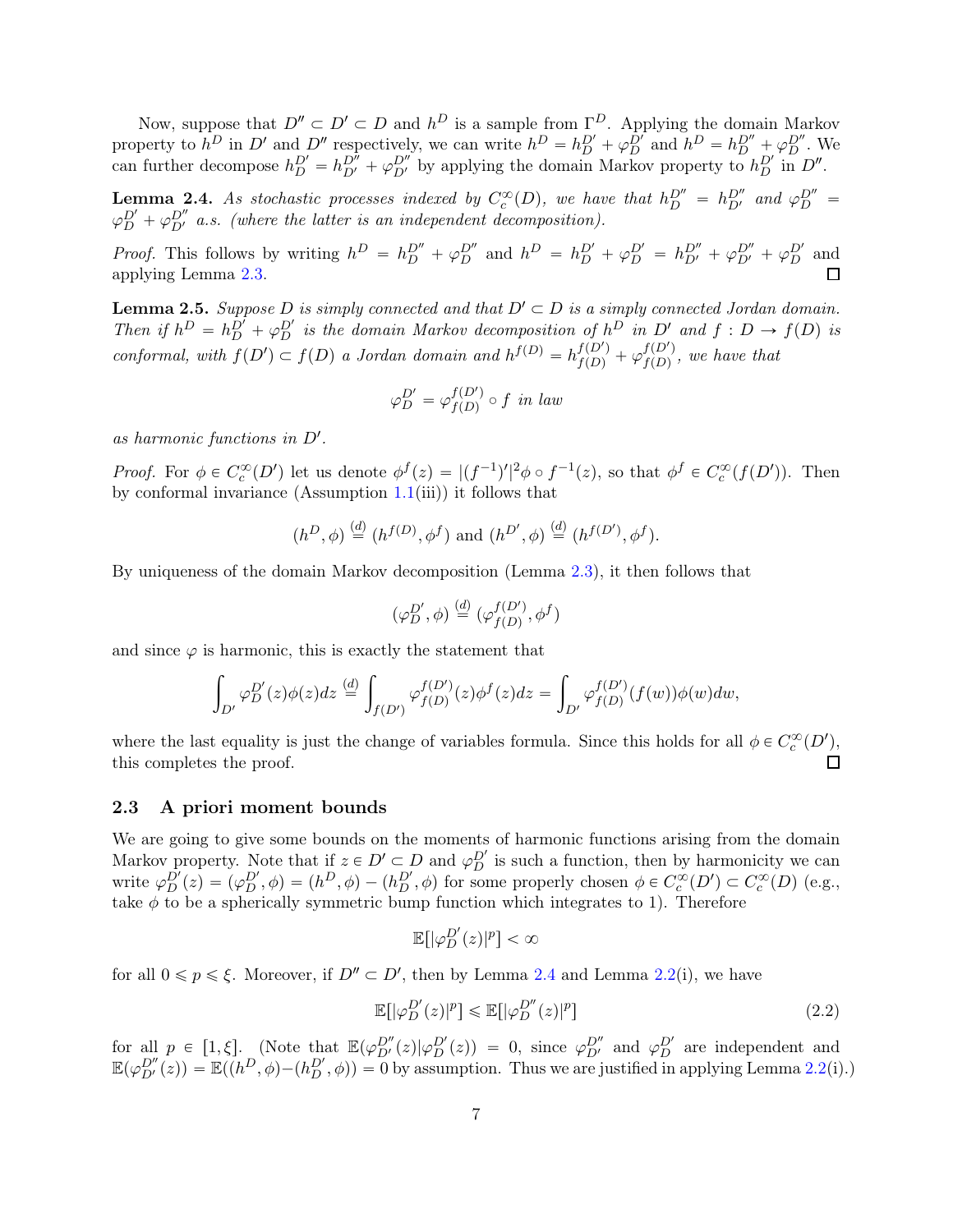**Lemma 2.6.** Suppose that  $D' \subset D$  and that  $z \in D'$ . Then there exists a universal constant C (i.e., not depending on  $z, D, D'$ ) such that for all  $p \in [0, \xi \wedge 2]$ 

$$
\mathbb{E}\big[|\varphi_D^{D'}(z)|^p\big] \leqslant C\left(\log\left(\frac{d(z,\partial D)}{d(z,\partial D')}\right) \vee 1\right)
$$

*Proof.* Let  $r := d(z, \partial D')/2$  and  $R := d(z, \partial D)/2$ . By Jensen's inequality we need only consider the case  $p = \xi$ . In this case, since  $\xi > 1$  and  $B_z(r) \subset D'$ , we may further assume by [\(2.2\)](#page-6-1) that  $D' = B_z(r)$ .

Now we iteratively apply Lemma [2.4.](#page-6-0) Let  $B_k = B_z(2^k r)$  for  $k \in \mathbb{N}_0$ , and let  $N := \sup_{k \in \mathbb{N}_0} B_k \subset D$ so that  $N \leq \log(R/r)/\log(2)$ . Then we may write

$$
\varphi_D^{D'}(z) = \varphi_D^{B_N}(z) + \sum_{k=0}^{N-1} \varphi_k(z)
$$

where the  $\varphi_k(z)$  are independent and, by conformal invariance, each distributed as  $\varphi_{\mathbb{D}}^{\mathbb{D}/2}(0)$ . Therefore by Lemma  $2.2$ (ii), it follows that

$$
\mathbb{E}\big[|\varphi^{D'}_D(z)|^\xi\big]\leqslant 2\big(\mathbb{E}\big[|\varphi^{B_N}_D(z)|^\xi\big]+N\mathbb{E}\big[|\varphi^{\mathbb{D}/2}_{\mathbb{D}}(0)|^\xi\big]).
$$

Now  $\mathbb{E}[\lvert \varphi_D^{D/2}(0) \rvert^{\xi}]$  is bounded by some universal constant. Moreover, so is  $\mathbb{E}[\lvert \varphi_D^{B_N}(z) \rvert^{\xi}]$ : if  $f: D \to$  $\mathbb D$  maps z to 0, then  $f(B_N) \supset (1/32) \mathbb D$  by the Koebe quarter theorem, and it therefore follows from conformal invariance and [\(2.2\)](#page-6-1) that  $\mathbb{E}[\lvert \varphi_D^{B_N}(z)\rvert^\xi] \leq \mathbb{E}[\lvert \varphi_D^{(1/32)\mathbb{D}}(0)\rvert^\xi]$ . This completes the proof.

## <span id="page-7-1"></span>3 Sine-averages and harmonic functions

In the following we will denote the upper unit semi disc  $\mathbb{D} \cap \mathbb{H}$  by  $\mathbb{D}^+$ . For  $r > 0$ , we denote by  $r\mathbb{D}^+$  the scaled semi disc  $\{z \in \mathbb{H} : |z| < r\}$ , and for compactness, write

$$
\mathsf{D}_u := \frac{1}{\sqrt{u}} \mathbb{D}^+; \text{ for } u > 0.
$$

For  $u > 0$ , we define  $p_u$  to be the measure that integrates against  $\phi \in C_c(\mathbb{C})$  as

<span id="page-7-0"></span>
$$
(\phi, p_u) = p_u(\phi) := \sqrt{u} \int_0^\pi \sin(\theta) \phi \left(\frac{e^{i\theta}}{\sqrt{u}}\right) d\theta.
$$
 (3.1)

Note that  $p_u$  is supported on the circle of radius  $r_u = 1/\sqrt{u}$  and that its total mass is  $2/r_u = 2\sqrt{u}$ .

The motivation for defining these measures comes from the fact that  $\mathfrak{h}(re^{i\theta}) = \frac{1}{r}\sin(\theta)$  is harmonic in the upper half plane with zero boundary conditions (except at the origin). In fact,  $\mathfrak{h}$  can be interpreted as the hitting density on a circle of radius  $r$ , for an Itô excursion in the upper half plane starting from zero. While our proofs can be written without referring to this interpretation, it may be useful for the intuition nonetheless, so we will now explain how to state this more precisely.

We start by recalling some background about such excursions (see Chapter 5.2 in [\[15\]](#page-25-8) for further details). Let  $\mathbb{P}_{i\infty}$  denote the law of Brownian motion starting from  $i\varepsilon$ , killed when it leaves the upper half plane  $\mathbb{H}$ . By definition, the Itô excursion measure from zero is the (infinite) measure N obtained as the vague limit

$$
\mathcal{N}:=\lim_{\varepsilon\to 0}\frac{1}{\varepsilon}\mathbb{P}_{i\varepsilon}
$$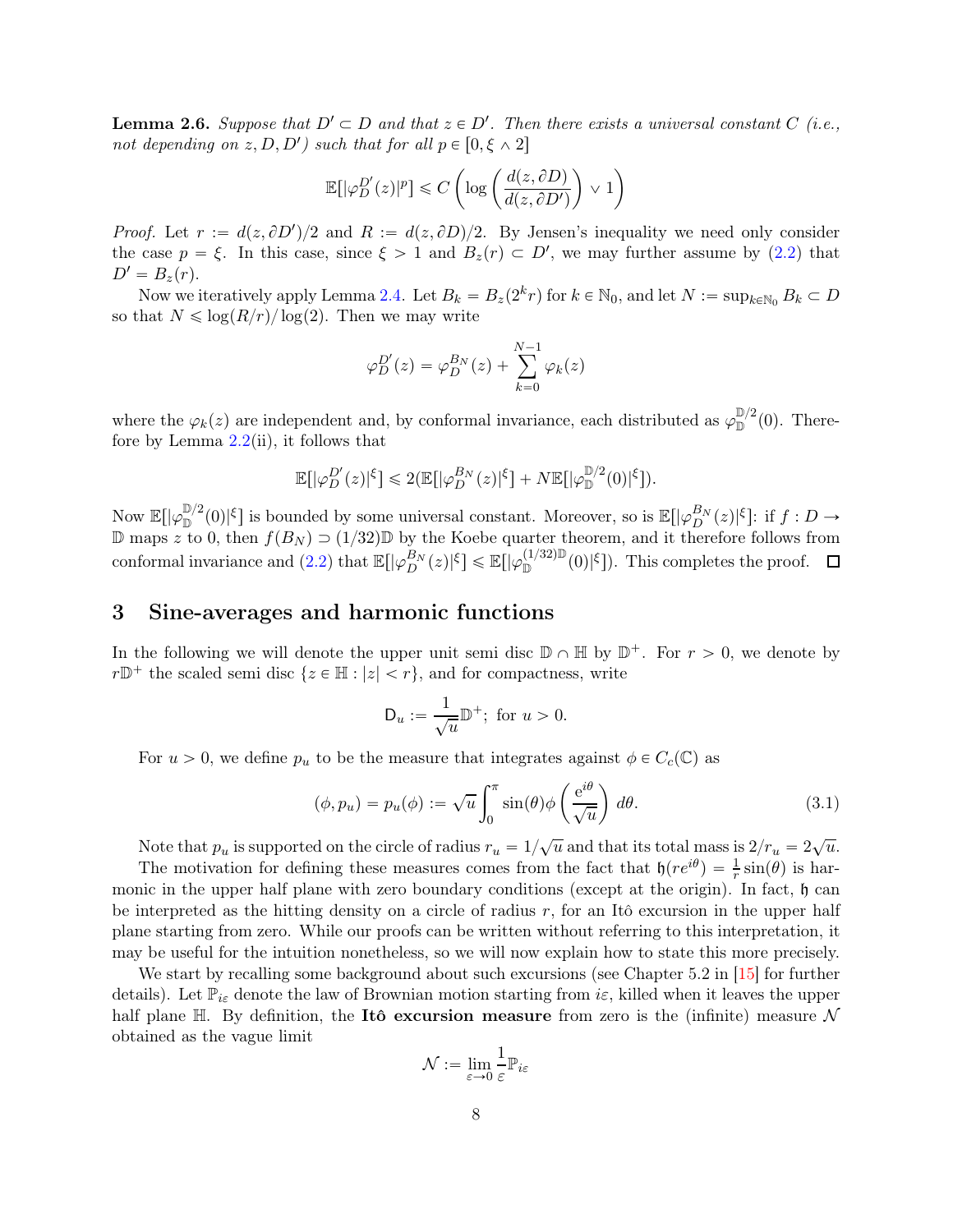which is supported on continuous trajectories  $\omega$  starting from zero, such that  $\omega(t) \in \mathbb{H}$  for  $t \in (0, \zeta)$ where  $\zeta = \zeta(\omega)$  is the lifetime of the excursion, and such that  $\omega(t) = \omega(\zeta) \in \mathbb{R}$  for any  $t \geqslant \zeta$ . A "sample" from  $\mathcal N$  will later be called a half plane excursion. More generally, the corresponding excursion measure can be defined on any simply connected domain D from an analytic boundary point  $z \in \partial D$  (meaning that there is a conformal map  $f : D \to \mathbb{H}$  mapping z to 0 that extends analytically to a neighbourhood of z on  $\partial D$ ) and we then denote it by  $\mathcal{N}_{z,D}$ . These measures are conformally covariant, in the sense that for a conformal map  $f: D \to \mathbb{H}$  as above, the image of  $\mathcal{N}_{z,D}$  under f is given by  $|f'(z)|\mathcal{N}_{0,\mathbb{H}}$  [\[15,](#page-25-8) p126].

<span id="page-8-0"></span>Note that even though N has infinite mass we can easily make sense of conditional laws  $\mathcal{N}(\cdot|E)$ when  $\mathcal{N}(E) \in (0, \infty)$ , thus resulting in probability measures. We record the following lemma.

**Lemma 3.1.** The total mass of half plane excursions reaching  $\partial(r\mathbb{D}) \cap \mathbb{H}$  is  $4/(\pi r)$ . In fact, the mass of excursions leaving  $r\mathbb{D} \cap \mathbb{H}$  through the arc  $(re^{ia}, re^{ib})$  is precisely

$$
\frac{2}{\pi r} \int_{a}^{b} \sin(\theta) d\theta
$$

for any  $0 \le a \le b \le \pi$ .

*Proof.* Note that when  $D = \mathbb{H}$  and  $z = \infty$ , the measure  $\mathcal{N}_{\infty,\mathbb{H}}(X(\zeta_{\mathbb{H}}) \in [a,b]) = (b-a)/\pi$  on R, is nothing but Lebesgue measure (here  $\zeta_D$  denotes the first time that the excursion X leaves the domain D, i.e., its lifetime). This is easy to check, as starting from a point ir (with  $r > 0$ ) the hitting distribution of  $\mathbb R$  by a Brownian motion has the Cauchy distribution scaled by r, which tends to  $\pi^{-1}$  times Lebesgue measure on R as  $r \to \infty$ .

For  $r > 0$ , consider the conformal maps

$$
f(z) = z + \frac{r^2}{z} = r(\frac{r}{z} + \frac{z}{r}),
$$

that map  $\mathbb{H}\setminus (r\mathbb{D})$  to  $\mathbb H$  and satisfy  $f(\infty) = \infty$  with  $|f'(\infty)| = 1$ . Note that  $f(re^{i\theta}) = 2r\cos(\theta)$ . In particular f sends the semicircle of radius r to the interval  $[-2r, 2r]$ , of length 4r. Hence if  $\tau_r$  is the first hitting time of this circle, we have

$$
\mathcal{N}_{\infty, \mathbb{H}}(\tau_r < \zeta) = 4r/\pi.
$$

The first claim of the lemma follows from this after applying the inversion map  $z \mapsto -1/z$  (which sends  $\infty$  to 0, leaves H invariant, and transforms  $r\mathbb{D}$  into  $(1/r)\mathbb{D}$ . The second claim follows easily after noting that the derivative in  $\theta$  of  $f(re^{i\theta})$  is  $-2r\sin(\theta)$ . after noting that the derivative in  $\theta$  of  $f(re^{i\theta})$  is  $-2r \sin(\theta)$ .

<span id="page-8-1"></span>Remark 3.2. For later reference, it may be useful to note that half plane excursions enjoy the following Markov property: conditionally upon hitting the circle of radius  $r$ , the law of an excursion after this time is simply that of Brownian motion killed upon leaving H.

Combined with the domain Markov property and scale invariance of our fields, the upshot is that when we "integrate  $h^{\mathbb{H}}$  against h on the semi-circle of radius  $1/\sqrt{u}$  around  $0$ " - equivalently "test  $h^{\mathbb{H}}$  against  $p_u$ " - and view this as a process in u, it will satisfy both Brownian scaling and a certain Markovian property (note that  $u = 0$  corresponds to testing  $h^{\mathbb{H}}$  near the point at  $\infty$ ). As a consequence, we may deduce that the process is Brownian motion – see Section [4.](#page-13-1) However, the reader may recall from the introduction that we really want *circle averages*, say for  $h^{\mathbb{D}}$ , to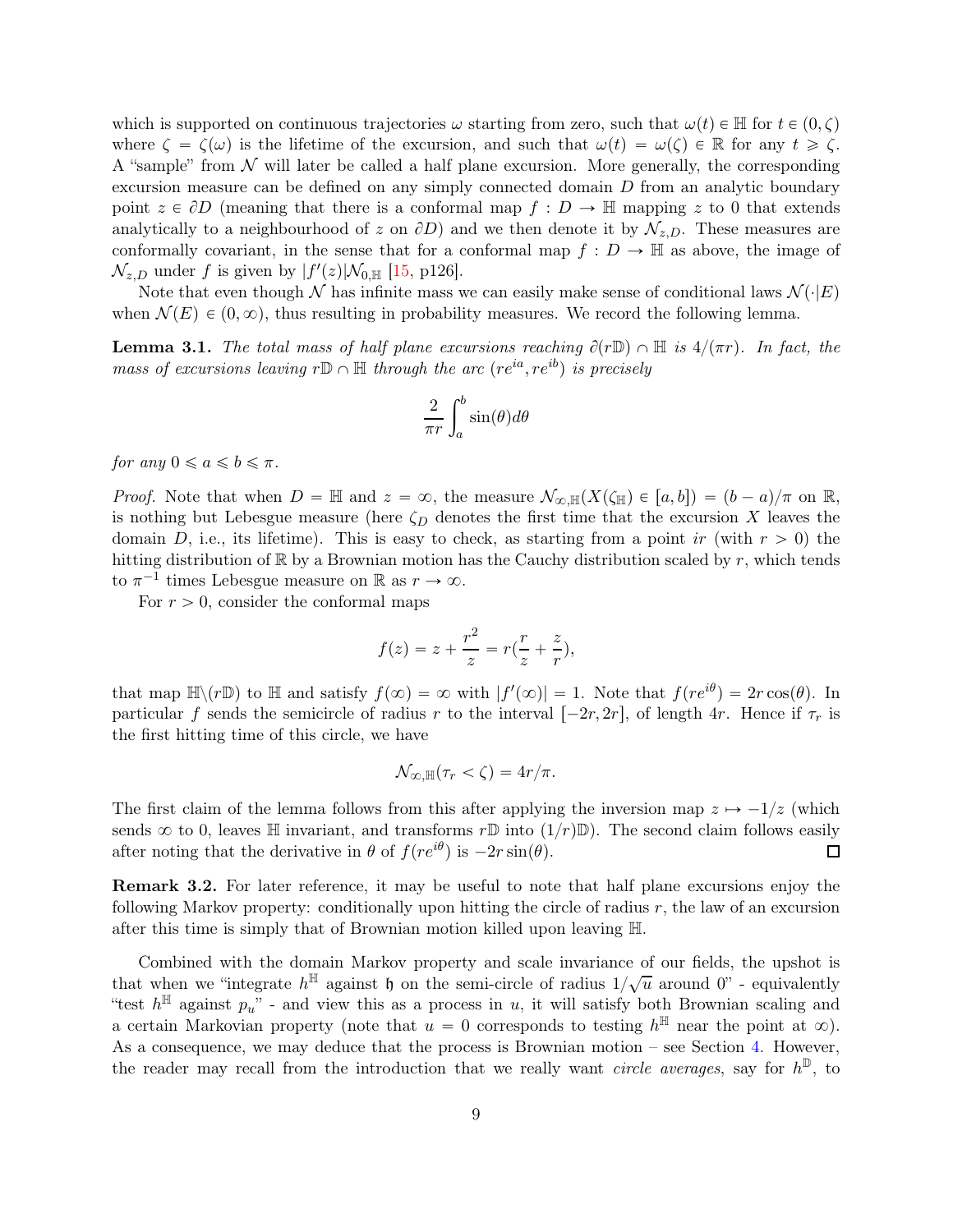be Brownian motions. Since these processes are easily shown to have independent and stationary increments, this would be immediate if we knew that they satisfied Brownian scaling. Unfortunately, this seems very hard to deduce directly from Assumption [1.1.](#page-1-0) So, we introduce the measures  $p_u$ (and associated sine-averages for  $h^{\mathbb{H}}$ , see below) instead, and will later relate them to circle averages in Section [5.](#page-16-0) We remark that alternative measures to  $p_u$ , for example correctly defined variants in cones, could play the same role. The current set-up has been chosen as it seems to be the neatest.

Now, in order to make sense of "testing  $h^{\mathbb{H}}$  against  $p_u$ " we need to first approximate  $p_u$  by some smooth test functions. For  $\delta \in (0, \pi/2)$  we let  $p_u^{\delta}$  be defined in the same way as  $p_u$ , but replacing  $\sin(\theta)$  in the integral above with  $\sin(\theta)\chi^{\delta}(\theta)$ , where  $\chi^{\delta} : [0, \pi] \to [0, 1]$  is smooth, equal to 1 in  $[\delta, \pi - \delta]$ , and equal to 0 in  $[0, \delta/2] \cup [\pi - \delta/2, \pi]$ . Finally, for  $\eta : [0, 1] \to [0, 1]$  a smooth bump function with  $\int_0^1 \eta(y) dy = 1$ , we define  $\eta^\delta(\cdot) := \frac{1}{\delta}$  $\frac{1}{\delta} \eta(\frac{1}{\delta})$  and denote by  $p_u^{\delta, in}$ ,  $p_u^{\delta, out}$  the measures that integrate against  $\phi \in C_c(\mathbb{C})$  as

$$
(\phi, p_u^{\delta, in}) := \int_0^{\delta} (\phi, p_{u(1+x)}^{\delta}) \eta^{\delta}(x) dx \; ; \; (p_u^{\delta, out}, \phi) := \int_0^{\delta} (\phi, p_{u(1-x)}^{\delta}) \eta^{\delta}(x) dx.
$$

Thus  $p_u^{\delta,in}, p_u^{\delta,out}$  are smooth "fattenings" of the measure  $p_u$  to the inside and outside of the arc  $\partial(\frac{1}{\sqrt{2}})$  $\frac{1}{u} \mathbb{D}^+$ ) respectively, that are also "cut off" away from the real line (so as to have compact support in  $H$ ). The reason for these definitions is the following:

**Remark 3.3.** We have that for some  $p_u^{\delta, in/out} \in C_c^{\infty}(\mathbb{C})$  (note the abuse of notation  $p_u^{\delta, in/out}$  for both measure and density here):

$$
(p_u^{\delta, in/out}, \phi) = \int_{\mathbb{C}} p_u^{\delta, in/out}(z) \phi(z) \, dz.
$$

We remark that it is possible to write down an explicit expression for  $p_u^{\delta, in/out}(z)$ , but we do not need it.

The upshot is that we can define

$$
(h^D,p_u^{\delta,in/out})
$$

<span id="page-9-0"></span>(where  $p_u^{\delta,in/out}$  refers to the smooth density) for any D such that Support $(p_u^{\delta,in/out}) \in D$  (e.g.,  $D = \mathbb{D}^+$  or  $D = \mathbb{H}$ ).

- **Lemma 3.4.** (a) Suppose that  $u > 0$  and  $\varphi$  is a harmonic function in  $D_u$ , that can be extended continuously to a function on  $D_u \cup (-\frac{1}{\sqrt{2}})$  $\frac{1}{u}, \frac{1}{\sqrt{2}}$  $\frac{1}{u}$ ) that is equal to zero on  $(-\frac{1}{\sqrt{2}})$  $\frac{1}{u}, \frac{1}{\sqrt{2}}$  $\frac{1}{u}$ ). Then  $(\varphi, p_r)_{r \in (u,\infty)}$ is constant.
- (b) Suppose that  $u > 0$  and  $\varphi$  is a harmonic function in  $\mathbb{H}\setminus\overline{\mathsf{D}_u}$  that can be extended continuously to 0 on  $(-\infty, -\frac{1}{\sqrt{2}})$  $\frac{1}{u})\cup(\frac{1}{\sqrt{2}}$  $(\frac{1}{u}, \infty)$ . Then  $(\varphi, p_s)_{s \in (0,u)}$  is a linear function of s.
- (c) Suppose that  $0 < s < r < \infty$  and  $\varphi$  is a harmonic function in  $D_s\backslash\overline{D_r}$  that can be extended continuously to 0 on  $\left(-\frac{1}{\sqrt{2}}\right)$  $\frac{1}{s}, -\frac{1}{\sqrt{s}}$  $\frac{1}{r})\cup(\frac{1}{\sqrt{2r}})$  $\frac{1}{r}, \frac{1}{\sqrt{}}$  $\frac{1}{s}$ ). Then  $(\varphi, p_u)_{u \in (s,r)}$  is a linear function of u.

Remark 3.5. We observe that (a) is easily seen from the perspective of Itô excursions. By Lemma [3.1,](#page-8-0) we can represent  $(\varphi, p_r)$  for any  $r > u$  by  $\frac{\pi}{2} \mathcal{N}_{0,\mathbb{H}}(\varphi(X_{\tau_{(1/\sqrt{r})}\wedge \zeta}))$  where  $\tau_{(1/\sqrt{r})}$  is the first hitting time of the semicircle of radius  $(1/\sqrt{r})$  centred at 0. For  $s \ge r$ , since  $\varphi$  is assumed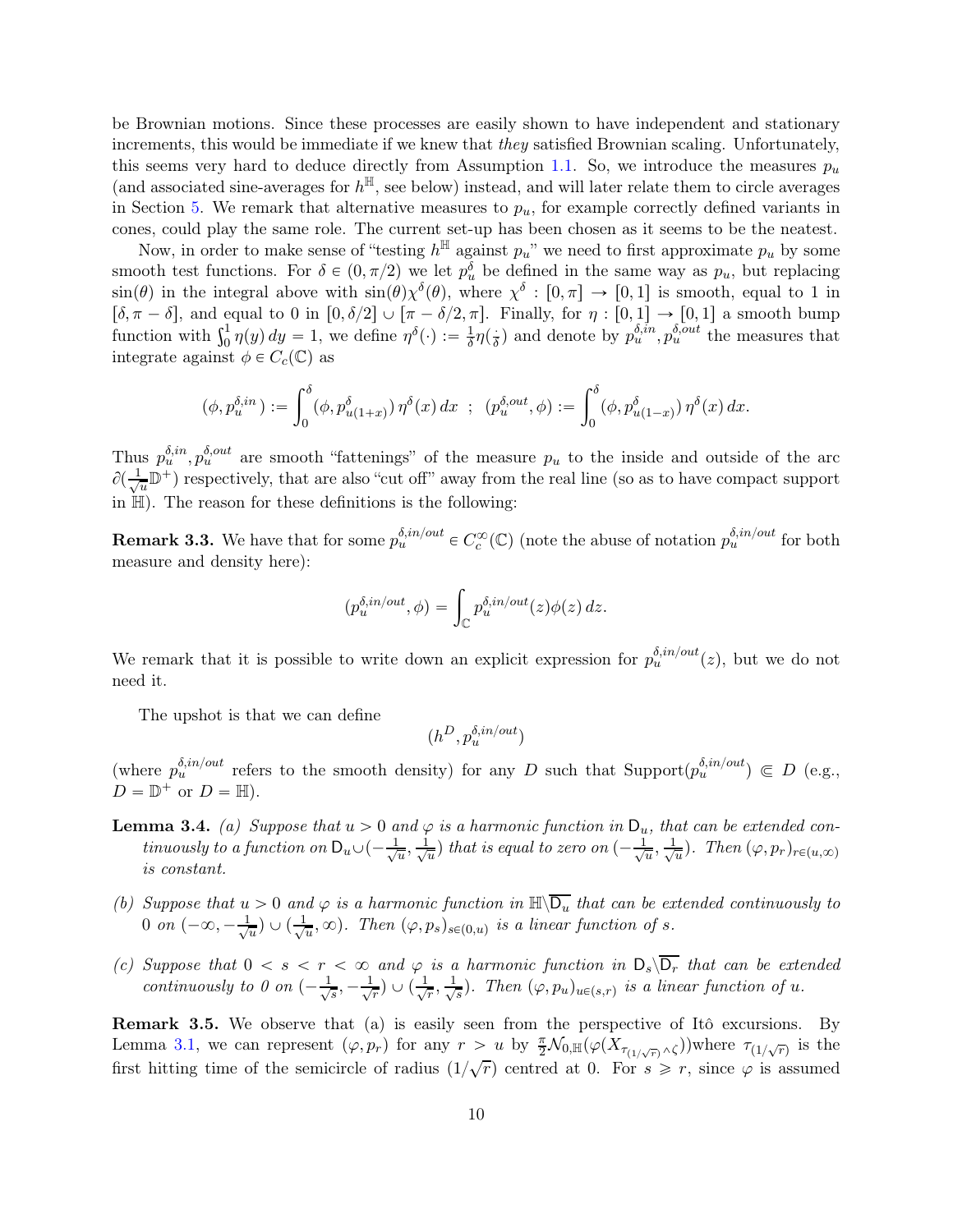to be 0 on  $\left(\frac{-1}{\sqrt{u}}, \frac{1}{\sqrt{u}}\right)$ , we can apply the Markov property, Remark [3.2,](#page-8-1) of the excursion X at  $\tau_{(1/\sqrt{s})} \wedge \zeta$ . This gives  $(\varphi, p_r) = \sqrt{s} \int_0^{\pi} \sin(\theta) \mathbb{E}_{\frac{e^{i\theta}}{\sqrt{s}}} [\varphi(B_{\tau_{\partial D_r}})] d\theta$  for B a complex Brownian motion. By harmonicity of  $\varphi$ , this quantity is equal to  $(\varphi, p_s)$  as required.

Actually, it can be seen from the argument above that the constant value of  $(\varphi, p_r)$  for  $r > u$ , is equal to  $\pi/2$  times the normal derivative, directed *into*  $\mathbb{H}$ , of  $\varphi$  at the origin. Indeed, we saw that for any such  $r$ ,

$$
(\varphi, p_r) = \frac{\pi}{2} \mathcal{N}_{0, \mathbb{H}}(\varphi(X_{\tau_{(1/\sqrt{r})}\wedge \zeta})) = \frac{\pi}{2} \lim_{\varepsilon \to 0} \varepsilon^{-1} \mathbb{E}_{i\varepsilon}(\varphi(B_{\tau_{(1/\sqrt{r})}\wedge \zeta})) = \frac{\pi}{2} \lim_{\varepsilon \to 0} \varepsilon^{-1} \varphi(i\varepsilon),
$$

where the second equality is by definition of  $\mathcal{N}_{0,\mathbb{H}}$  and the third is by harmonicity of  $\varphi$ .

Since it is simpler for  $(b)$  and  $(c)$ , the full proof of Lemma [3.4](#page-9-0) below is of a more deterministic nature.

*Proof.* Write  $\varphi(re^{i\theta}) = \varphi(r,\theta)$  and  $f(u) = (\varphi, p_u) = \sqrt{u} \int_0^{\pi} \sin(\theta) \varphi(1/\sqrt{u}, \theta) d\theta$ . We will show that  $f'' \equiv 0$  on  $(s, r)$ , which implies (c). This in turn implies (b), by taking s to 0.

Take any  $u \in (s, r)$ . Let us first remark, in order to justify differentiation under the integral and integration by parts in what follows, that  $\varphi$  is in fact very regular in open neighbourhoods of  $\pm (1/\sqrt{u})$  inside  $D_s\backslash \overline{D_r}$ . Indeed since  $\varphi$  extends continuously to 0 on neighbourhoods of  $\pm (1/\sqrt{u})$ in R, it can be extended by Schwarz reflection to a harmonic function in open balls  $B_{\pm 1/\sqrt{u}}(\varepsilon) \subset \mathbb{C}$ for some  $\varepsilon$ . See, for example, [\[13,](#page-25-9) §7.5.2]. In particular  $\frac{\partial \varphi}{\partial \theta}$  remains bounded in neighbourhoods of  $\pm 1/\sqrt{u}$ . Now we compute

$$
\frac{d^2}{du^2}(\sqrt{u}\varphi(1/\sqrt{u},\theta)) = \frac{1}{4u^{5/2}}\left(\frac{\partial^2}{\partial r^2}\varphi(1/\sqrt{u},\theta) + \sqrt{u}\frac{\partial}{\partial r}\varphi(1/\sqrt{u},\theta) - u\varphi(1/\sqrt{u},\theta)\right)
$$

$$
= -\frac{1}{4u^{3/2}}\left(\frac{\partial^2}{\partial \theta^2}\varphi(1/\sqrt{u},\theta) + \varphi(1/\sqrt{u},\theta)\right),
$$

using harmonicity of  $\varphi$  for the final identity. Differentiating under the integral in the expression for  $f(u)$ , and apply integration by parts twice with respect to  $\theta$ , we see that  $f''(u) = 0$ . 囗

<span id="page-10-2"></span>**Proposition 3.6.** Let  $h^{\mathbb{H}}$  be a sample from  $\Gamma^{\mathbb{H}}$ . Then for any  $u \in (0, \infty)$  the limits

<span id="page-10-0"></span>
$$
\lim_{\delta \downarrow 0} (h^{\mathbb{H}}, p_u^{\delta, in}) \text{ and } \lim_{\delta \downarrow 0} (h^{\mathbb{H}}, p_u^{\delta, out})
$$
\n(3.2)

exist in probability and in  $L^1$ , and are equal a.s. We define this limiting quantity to be the  $(1/\sqrt{u})$ . sine average of  $h^{\mathbb{H}}$ , and denote it (with a slight abuse of notation) by  $(h^{\mathbb{H}}, p_u)$ . Recall the notation  $h^{\mathbb{H}} = h^D_{\mathbb{H}} + \varphi^D_{\mathbb{H}}$  for the domain Markov decomposition of  $h^{\mathbb{H}}$  in  $D \subset \mathbb{H}$ . We also have that with probability one:

<span id="page-10-1"></span>
$$
(h^{\mathbb{H}}, p_u) = (\varphi_{\mathbb{H}}^{D_u}, p_r) \text{ for all } r > u \text{ and } (h^{\mathbb{H}}, p_u) = \frac{u}{s} (\varphi_{\mathbb{H}}^{\mathbb{H}\setminus \overline{D_u}}, p_s) \text{ for all } s < u. \tag{3.3}
$$

<span id="page-10-3"></span>**Remark 3.7.** This directly implies that for any finite collection  $u_1, \dots, u_n \in (0, \infty)$ , the limits in [\(3.2\)](#page-10-0) hold jointly in probability, and [\(3.3\)](#page-10-1) holds jointly almost surely. In particular, this defines a consistent family of finite dimensional marginals, from which we may define the stochastic process

$$
(h^{\mathbb H},p_u)_{u\in(0,\infty)}.
$$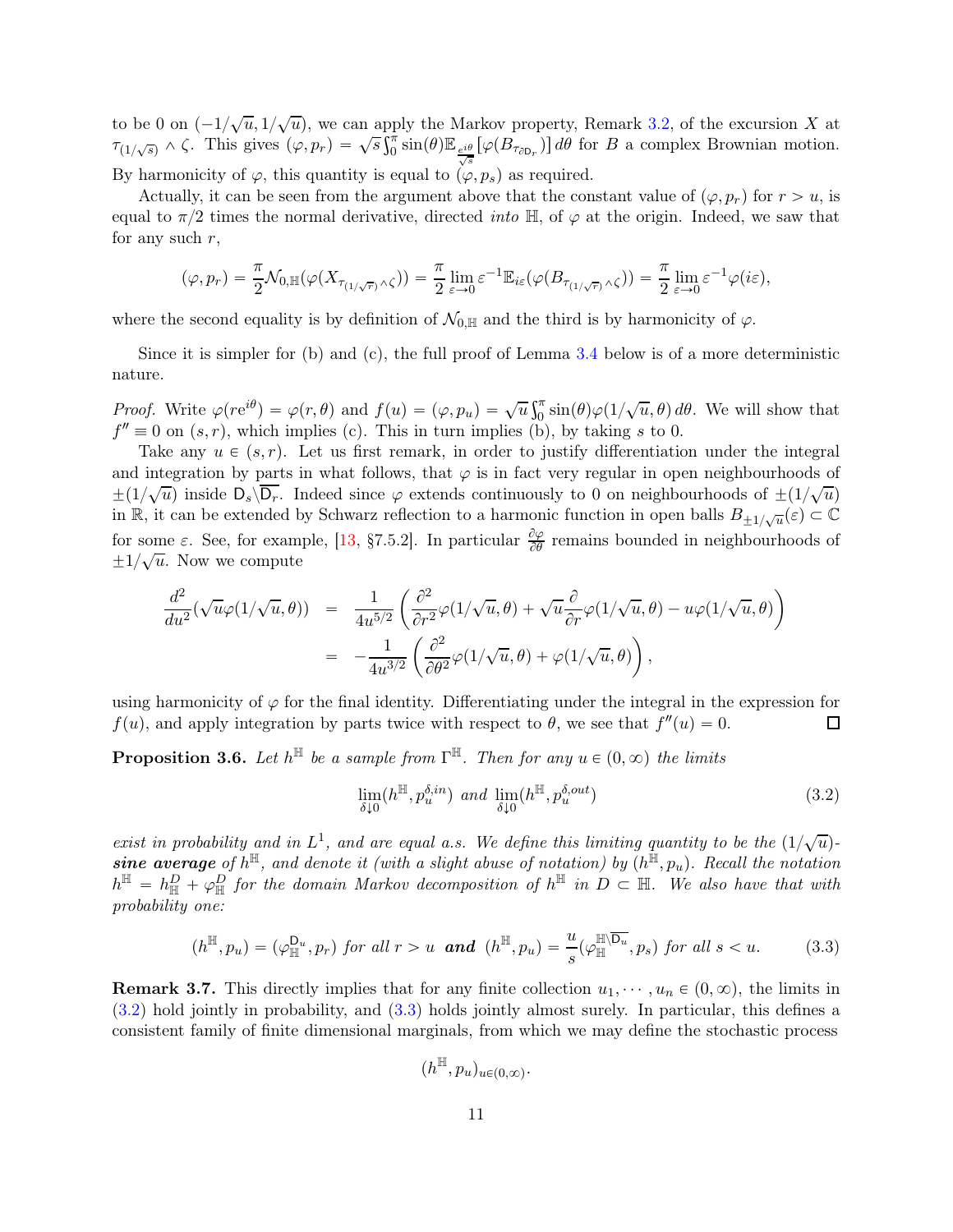Before we begin the proof of Proposition [3.6,](#page-10-2) we need the following lemma. It says (albeit in a more specific setting) that if we apply the domain Markov property to our field in a subdomain that shares a section of boundary with the original domain, then the harmonic function can be extended continuously to 0 on the common section of boundary. This should seem very intuitive, but the proof is a little trickier than one might guess (see for example Fatou's theorem [\[9\]](#page-24-10) for the kind of conditions that guarantee existence of non-tangential limits for harmonic functions at the boundary).

<span id="page-11-2"></span>**Lemma 3.8.** Suppose that  $h^{\mathbb{H}} = h^{\mathbb{D}^+}_{\mathbb{H}} + \varphi^{\mathbb{D}^+}_{\mathbb{H}}$  is the domain Markov decomposition of  $h^{\mathbb{H}}$  in  $\mathbb{D}^+$ . Then  $\varphi_{\mathbb{H}}^{\mathbb{D}^+}$  can almost surely be extended continuously to 0 on  $(-1, 1)$ .

*Proof.* We first show that for any  $y \in (-1, 1)$ :

<span id="page-11-0"></span>
$$
\varphi_{\mathbb{H}}^{\mathbb{D}^+}(y+i\delta) \to 0 \text{ in distribution (so also in probability) as } \delta \to 0. \tag{3.4}
$$

Without loss of generality, the other cases being very similar, let us assume that  $y = 0$ . Observe that by Lemma [2.5](#page-6-2) and harmonicity we have that

$$
\varphi^{{\mathbb D}^{+}}_{{\mathbb H}}(i\delta)\overset{(d)}{=}\varphi^{(1/\delta){\mathbb D}^{+}}_{{\mathbb H}}(i)=(\varphi^{(1/\delta){\mathbb D}^{+}}_{{\mathbb H}},\psi),
$$

where  $\psi \in C_c^{\infty}(\mathbb{C})$  is non-negative with  $\int_{\mathbb{C}} \psi = 1$ , supported in  $B_i(1/2)$  and rotationally symmetric about i. Moreover, by definition of the domain Markov decomposition and conformal invariance, we have that

$$
(h^{\mathbb{H}}, \psi) \stackrel{(d)}{=} (h^{(1/\delta)\mathbb{D}^+}, \psi) + (\varphi_{\mathbb{H}}^{(1/\delta)\mathbb{D}^+}, \psi)
$$
 with  $h^{(1/\delta)\mathbb{D}^+}$ ,  $\varphi_{\mathbb{H}}^{(1/\delta)\mathbb{D}^+}$  independent.

On the other hand, it is easy to see by conformal invariance of h that  $(h^{(1/\delta)\mathbb{D}^+}, \psi)$  converges in distribution to  $(h^{\mathbb{H}}, \psi)$  as  $\delta \to 0$ . This implies that

$$
(\varphi_{\mathbb H}^{(1/\delta)\mathbb D^{+}},\psi)\to 0
$$

in distribution and probability as  $\delta \to 0$ , by standard arguments (for example, considering characteristic functions).

This completes the proof of  $(3.4)$ . We immediately observe that the sequence in  $(3.4)$  is uniformly integrable by Lemma [2.6,](#page-6-3) and so [\(3.4\)](#page-11-0) can be strengthened to say that

<span id="page-11-1"></span>
$$
\mathbb{E}[|\varphi_{\mathbb{H}}^{\mathbb{D}^+}(y+i\delta)|] \to 0 \text{ as } \delta \to 0
$$
\n(3.5)

With [\(3.5\)](#page-11-1) in hand, let us now take  $I = [a, b] \subset (-1, 1)$  arbitrary: we will show that  $\varphi_{\mathbb{H}}^{\mathbb{D}^+}$  can almost surely be continuously extended to 0 on I. We denote  $\varphi = \varphi_{\mathbb{H}}^{\mathbb{D}^+}$  from now on, and fix J such that  $I \subset J \subsetneq [-1, 1].$ 

First, observe that by dominated convergence and Lemma [2.6,](#page-6-3) [\(3.5\)](#page-11-1) implies that  $\mathbb{E}[\int_J |\varphi(y +$  $i\delta$ | $dy$ ]  $\rightarrow 0$  as  $\delta \rightarrow 0$  and hence that for some sequence  $\delta_k \rightarrow 0$ ,  $a_k := \int_J |\varphi(y + i\delta_k)| dy$  converges to 0 almost surely. We also have by Lemma  $2.6$  that if  $S_J$  is the semicircle centered on J, then  $M := \int_{S_J} |\varphi(z)| dz$  is almost surely finite. Finally, by harmonicity of  $\varphi$ , and by dominating the exit density from  $\mathbb{H} + i\delta$  for Brownian motion started from z with  $\Im(z) \geq 2\delta$  by a Cauchy density, we know that there exists some constant C (deterministic, depending on I, J) such for any  $z \in \mathbb{D}^+$ that is sufficiently close to I,  $|\varphi(z)| \le MP(z) + C\Im(z)^{-1}a_k$  for all k large enough, where  $P(z)$  is the probability that a Brownian motion started from z hits  $S_J$  before J. Taking  $k \to 0$  gives that  $|\varphi(z)| \le MP(z)$  a.s. for all such z, and so  $\varphi$  can almost surely be continuously extended to 0 on I.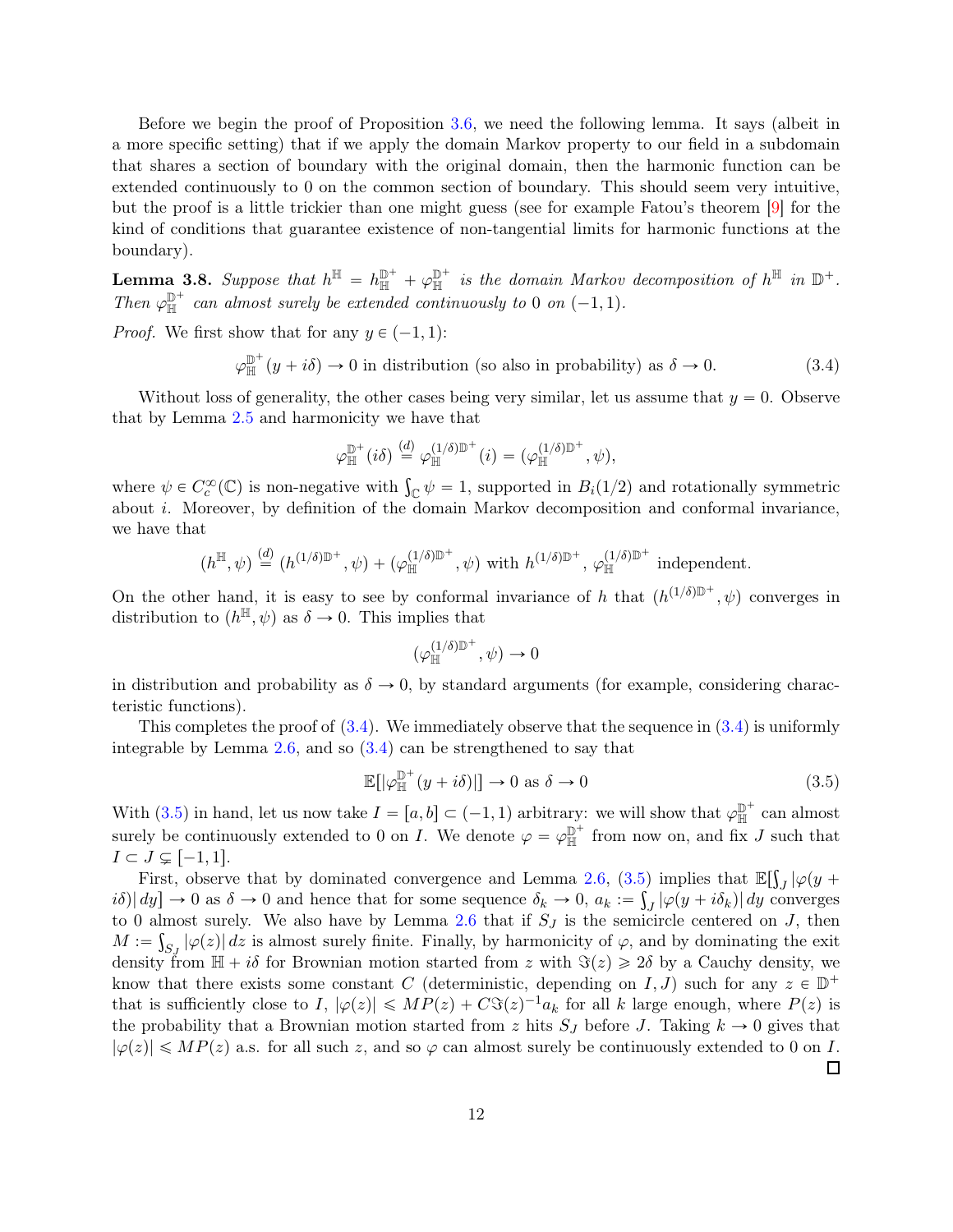Now we can use Lemma [3.4](#page-9-0) to prove Proposition [3.6.](#page-10-2)

*Proof of Proposition [3.6.](#page-10-2)* Observe that for any  $u > 0$ ,  $\varphi_{\mathbb{H}}^{D_u}$  can a.s. be extended continuously to 0 on  $\left(-1/\sqrt{u}, 1/\sqrt{u}\right)$  by scaling and Lemma [3.8.](#page-11-2) Hence by Lemma [3.4,](#page-9-0) on an event of probability one,

<span id="page-12-2"></span>
$$
(\varphi_{\mathbb{H}}^{\mathsf{D}_u}, p_r) =: c \tag{3.6}
$$

is constant for all  $r > u$ . This implies (since  $\eta^{\delta}$  has mass one and by definition of  $p_u^{\delta,in}$ ) that with probability one,

$$
(\varphi_{\mathbb{H}}^{\mathsf{D}_{u}},p_{u}^{\delta,in})-c=\int_{0}^{\delta}\left(\varphi_{\mathbb{H}}^{\mathsf{D}_{u}},p_{u(1+x)}^{\delta}\right)-\left(\varphi_{\mathbb{H}}^{\mathsf{D}_{u}},p_{u(1+x)}\right)\right)\eta^{\delta}(x)\,dx
$$

for all  $\delta$  small enough. Noting by Lemma [2.6](#page-6-3) that the right-hand side goes to 0 in  $L^1$  as  $\delta \to 0$ , we can deduce that

$$
(\varphi^{\mathsf{D}_u}_{\mathbb{H}},p^{\delta,in}_u)\rightarrow c
$$
 in probability and in  $L^1$ 

as  $\delta \rightarrow 0$ .

Therefore, to show that the first limit in  $(3.2)$  exists in probability and in  $L<sup>1</sup>$ , and is equal to c almost surely, we need only show that

$$
\lim_{\delta\downarrow 0}(h^{\mathbb H}-\varphi^{{\sf D}_u}_{\mathbb H},p^{\delta,in}_u)=\lim_{\delta\downarrow 0}(h^{{\sf D}_u}_{\mathbb H},p^{\delta,in}_u)=0
$$

in probability and in  $L^1$ . However, this follows by applying the zero boundary condition assumption to the field  $h_{\mathbb{H}}^{\mathsf{D}_u}$ .

An almost identical line of reasoning using part (b) of Lemma [3.4](#page-9-0) implies that the second limit in [\(3.2\)](#page-10-0) exists a.s. and is equal to the constant value of the second expression in [\(3.3\)](#page-10-1). Observe that

$$
(\varphi_{\mathbb H}^{{\mathbb H}\setminus\overline{{\mathsf D}_{u}}},p_s)\to 0
$$

in probability and in  $L^1$  as  $s \to 0$  (for example, by bounding its first moment using Lemma [2.6\)](#page-6-3).

Thus all that remains is to show that the two limits in  $(3.2)$  (or equivalently in  $(3.3)$ ) coincide a.s. For this, we will prove that

<span id="page-12-0"></span>
$$
c \stackrel{(a)}{=} \lim_{\delta \downarrow 0} (\varphi_{\mathbb{H}}^{\mathsf{D}_{u-\delta}}, p_u) \stackrel{(b)}{=} \lim_{\delta \downarrow 0} (\varphi_{\mathbb{H}}^{\mathsf{D}_{u-\delta}}, p_u^{\sqrt{\frac{u}{u-\delta}}-1,out}) \stackrel{(c)}{=} \lim_{\delta \downarrow 0} (h^{\mathbb{H}}, p_u^{\sqrt{\frac{u}{u-\delta}}-1,out}), \tag{3.7}
$$

where all limits are in probability. From this we may conclude, since we already showed that the first limit in  $(3.2)$  was a.s. equal to c, and the right hand side above is equal to the second limit in [\(3.2\)](#page-10-0) (which we also know exists in probability.)

We will now prove the equalities (a), (b) and (c) from eq.  $(3.7)$  in turn. For (a), note that by Lemma [3.4](#page-9-0) and scale invariance,

<span id="page-12-1"></span>
$$
(\varphi_{\mathbb{H}}^{\mathsf{D}_{u-\delta}}, p_{u}^{\delta,in}) - (\varphi_{\mathbb{H}}^{\mathsf{D}_{u-\delta}}, p_{u}) \stackrel{(d)}{=} (\varphi_{\mathbb{H}}^{\mathbb{D}^{+}}, f_{\delta}), \tag{3.8}
$$

where  $f_{\delta}$  are a sequence of uniformly bounded smooth functions supported in vanishing neighbourhoods of  $\{\pm 1\}$ . The difference [\(3.8\)](#page-12-1) therefore converges to 0 in probability as  $\delta \to 0$ . Moreover, by Lemma [2.4,](#page-6-0) we have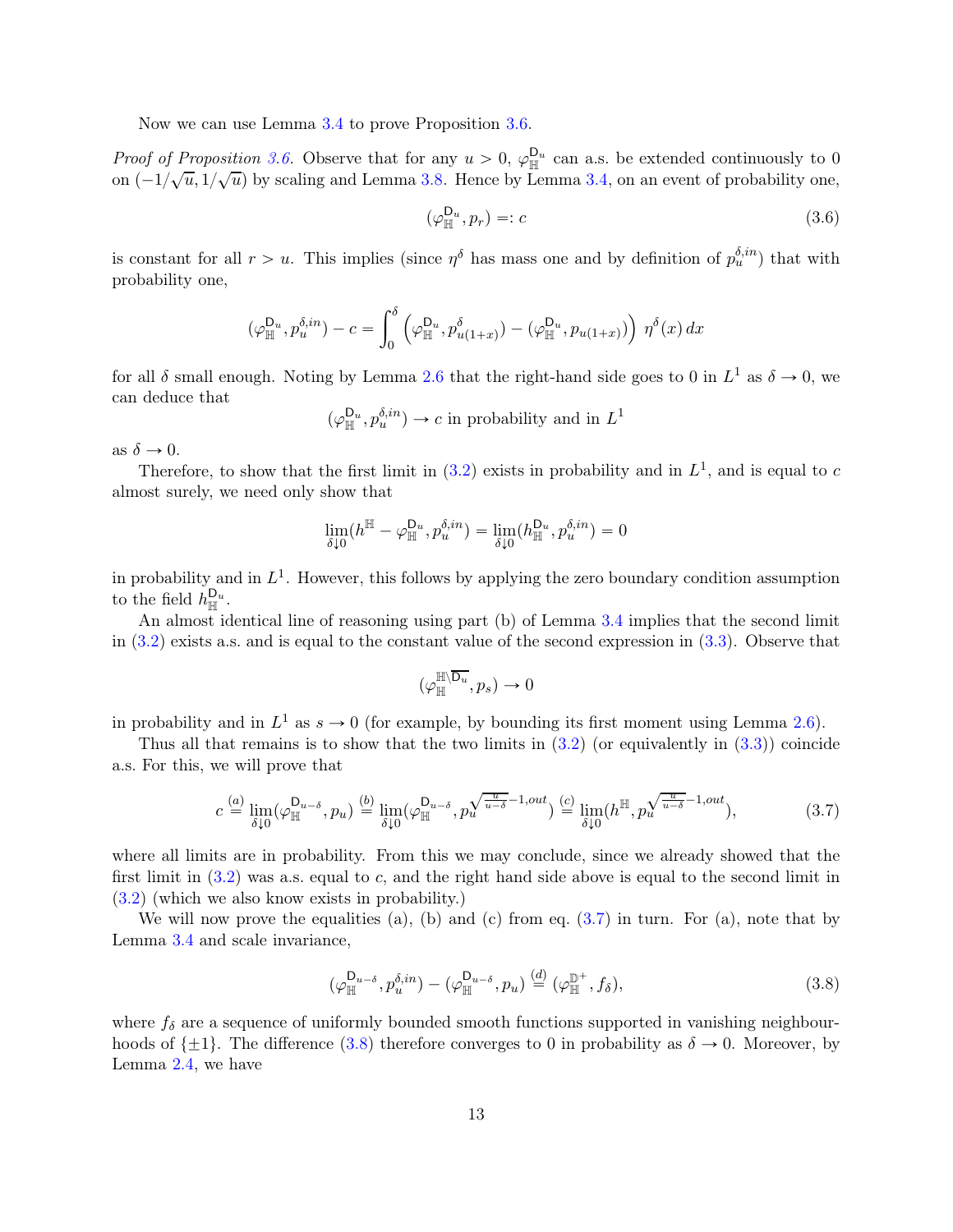$$
(\varphi_{\mathbb{H}}^{\mathsf{D}_{u-\delta}},p_{u}^{\delta,in})-(\varphi_{\mathbb{H}}^{\mathsf{D}_{u}},p_{u}^{\delta,in}) \stackrel{a.s.}{=} (\varphi_{\mathsf{D}_{u-\delta}}^{\mathsf{D}_{u}},p_{u}^{\delta,in}) \stackrel{(d)}{=} (h^{\mathsf{D}_{u-\delta}},p_{u}^{\delta,in})-(h_{\mathsf{D}_{u-\delta}}^{\mathsf{D}_{u}},p_{u}^{\delta,in}).
$$

Both terms on the right-hand side also converge to 0 in probability as  $\delta \rightarrow 0$  by scaling again, and the Dirichlet boundary condition assumption. Putting these facts together gives (a).

Equality (b) follows by a very similar distributional equality to  $(3.8)$ , again using Lemma [3.4.](#page-9-0) Finally (c) holds, since

$$
(\varphi_{\mathbb{H}}^{D_{u-\delta}},p_u^{\sqrt{\frac{u}{u-\delta}}-1,out})-(h^{\mathbb{H}},p_u^{\sqrt{\frac{u}{u-\delta}}-1,out})=-(h_{\mathbb{H}}^{D_{u-\delta}},p_u^{\sqrt{\frac{u}{u-\delta}}-1,out})
$$

almost surely and the right hand side (again by scaling) can be seen to converge to 0 in probability as  $\delta \downarrow 0$ .  $\Box$ 

### <span id="page-13-1"></span><span id="page-13-0"></span>4 A characterisation of Brownian motion

**Proposition 4.1.** Suppose that  $(Y(u))_{u\in(0,\infty)}$  is a centred stochastic process. For  $u > 0$ , write  $\mathcal{F}^+_u := \sigma(Y_s : s \geq u), \ \mathcal{F}^-_u := \sigma(Y_s : s \leq u), \text{ and for } 0 < s < r \text{ let } \mathcal{F}_{s,r}$  be the  $\sigma$ -algebra generated by  $\mathcal{F}_s^-$  and  $\mathcal{F}_r^+$ . Suppose that:

- (i)  $(Y(u))_{u\in(0,\infty)}$  is stochastically continuous, i.e., for any  $u_0 \in (0,\infty)$ ,  $Y_u \to Y_{u_0}$  in probability as  $u \rightarrow u_0$ ;
- (ii) for some  $\xi > 0$ ,  $\mathbb{E}[|Y(u)|^{\xi}] < \infty$  for all  $u \in (0, \infty)$ ;
- (iii) Y satisfies Brownian scaling, that is,  $(Y(cu))_{u>0}$  has the same law as  $(\sqrt{c}Y(u))_{u>0}$  for any  $c > 0;$
- (iv) for any  $u > 0$ ,  $(Y(s) Y(u))_{s \geq u}$  is independent of  $\mathcal{F}_u^-$ ;
- (v) for any  $0 < s < r$   $(Y(u) (\frac{u-s}{r-s}Y(r) + \frac{r-u}{r-s}Y(s)))_{u \in (s,r)}$  is independent of  $\mathcal{F}_{s,r}$ .

Then there exists a modification of Y that is equal to  $\sigma B$  in law for some  $\sigma \geq 0$ , where B is a standard one-dimensional Brownian motion.

Observe that for this characterisation we only require  $\xi > 0$ , we will comment later on why we need existence of  $(1 + \varepsilon)$  moments for the main result of this paper. Also observe that by scaling, for any process Y as in the statement of the proposition,  $Y(\delta)$  is equal in distribution to  $\sqrt{\delta}Y(1)$ for every  $\delta$ , and so tends to 0 in probability as  $\delta \to 0$ .

This proposition is very close to the main result of [\[21\]](#page-25-4), which is essentially the same but requires square-integrability of the process  $Y$ . Indeed, we will prove the proposition by showing square-integrability and then appealing to [\[21\]](#page-25-4).

We also remark that there is a similar characterisation of Brownian motion in  $[4,$  Theorem 1.9]; the major difference being item (*vi*). In [\[4\]](#page-24-0) we assumed that the process in (*vi*) has the law of a scaled version of the original process. This is stronger than the statement here, which assumes nothing about the law. On the other hand, only finiteness of logarithmic moments was assumed in [\[4\]](#page-24-0), which is (slightly) weaker than the moment assumption *(ii)* above.

<span id="page-13-2"></span>For some motivation, let us first see the important corollary of this characterisation for the purposes of the present article. The proof of Proposition [4.1](#page-13-0) will follow immediately after.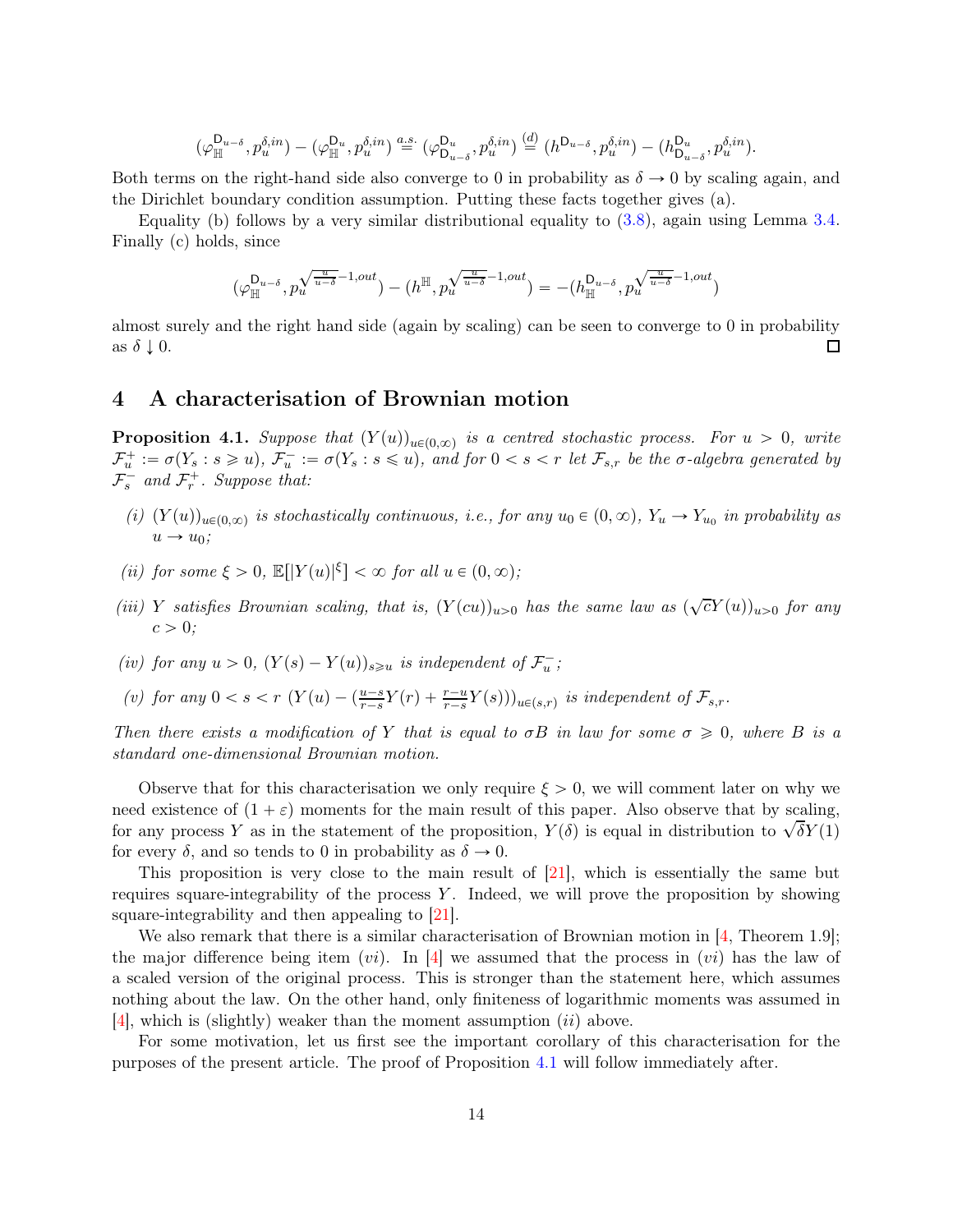**Corollary 4.2.** Let  $h^{\mathbb{H}}$  be a sample from  $\Gamma^{\mathbb{H}}$ , and define the process Y via

$$
Y(u) := (h^{\mathbb{H}}, p_u) \text{ for } u \geq 0,
$$

where the right hand side is as defined in Proposition [3.6](#page-10-2) and Remark [3.7.](#page-10-3) Then Y satisfies the conditions of Proposition [4.1,](#page-13-0) and hence has a modification with the law of  $\sigma$  times a Brownian motion for some  $\sigma \geq 0$ .

**Remark 4.3.** We note that this result actually holds even if we only have  $\xi > 0$  in Assumption [1.1,](#page-1-0) (i). This suggests that the answer to Question [1.6](#page-4-0) is positive.

*Proof.* Since  $Y(u)$  is the  $L^1$  limit of  $(h^{\mathbb{H}}, p_u^{\delta, in})$  as  $\delta \to 0$ , and  $(h^{\mathbb{H}}, p_u^{\delta, in})$  is centred for every  $\delta$  and  $u$ , it follows that Y is a centred process. So, it suffices to prove the conditions  $(i)-(vi)$  of Proposition [4.1.](#page-13-0)

(i) Equality (a) from [\(3.7\)](#page-12-0) in the proof of Proposition [3.6,](#page-10-2) plus Lemma [3.4,](#page-9-0) tells us that

$$
(h^{\mathbb{H}}, p_1) - (h^{\mathbb{H}}, p_{1-\delta}) \to 0
$$

in probability as  $\delta \to 0$ . Moreover by scale invariance (see (iii) below) we have that  $|(h^{\mathbb{H}}, p_s) (h^{\mathbb{H}}, p_t)$  is equal in distribution to  $\sqrt{s \vee t}$   $|(h^{\mathbb{H}}, p_1) - (h^{\mathbb{H}}, p_{(s \wedge t)/(s \vee t)})|$ . This gives the stochastic continuity.

- (ii) This holds with  $\xi = 1$  since  $Y(u)$  is defined as a limit in  $L^1$  for all u.
- (iii) (Scale invariance) We assume without loss of generality that  $c > 1$ . First, we claim that

<span id="page-14-0"></span>
$$
(z \mapsto \varphi_{\mathbb{H}}^{\mathcal{D}_{cu}}(z), z \in \mathcal{D}_{cu})_{u \geq 0} \text{ and } (z \mapsto \varphi_{\mathbb{H}}^{\mathcal{D}_{u}}(\sqrt{c}z), z \in \mathcal{D}_{cu})_{u \geq 0}
$$
(4.1)

have the same law as processes (of harmonic functions) in  $u$ , in the sense that the finite dimensional marginals of both sides have the same laws.

The statement for one dimensional marginals is a special case of Lemma [2.5.](#page-6-2) For the higher dimensional marginals, since the argument with  $n$  points is very similar, we will just show equality in law for the joint distribution at two points  $u < u'$ . For this, we use uniqueness of the domain Markov decomposition to write

$$
(\varphi_{\mathbb{H}}^{\mathsf{D}_{cu}},\varphi_{\mathbb{H}}^{\mathsf{D}_{cu'}}) \stackrel{(d)}{=} (\varphi_{\mathbb{H}}^{\mathsf{D}_{cu}},\varphi_{\mathbb{H}}^{\mathsf{D}_{cu}} + \varphi_{\mathsf{D}_{cu}}^{\mathsf{D}_{cu'}}) \text{ and } (\varphi_{\mathbb{H}}^{\mathsf{D}_{u}},\varphi_{\mathbb{H}}^{\mathsf{D}_{u'}}) \stackrel{(d)}{=} (\varphi_{\mathbb{H}}^{\mathsf{D}_{u}},\varphi_{\mathbb{H}}^{\mathsf{D}_{u}} + \varphi_{\mathsf{D}_{u}}^{\mathsf{D}_{u'}})
$$

where  $\varphi_{D_{cu}}^{D_{cu}}$  is independent of  $\varphi_{\mathbb{H}}^{D_{uc}}$  and  $\varphi_{D_{u}}^{D_{u'}}$  is independent of  $\varphi_{\mathbb{H}}^{D_{u}}$ . Using this independence, and Lemma  $2.5$  again, we obtain  $(4.1)$ .

Now we complete the proof of scale invariance as follows. Fix  $u > 0$ . By definition of the measures  $p_u$ ,

$$
(h^{\mathbb{H}}, p_{cu}) \stackrel{(3.3)}{=} (\varphi_{\mathbb{H}}^{D_{cu}}, p_{2cu})
$$
  
\n
$$
= \sqrt{2cu} \int_0^{\pi} \sin(\theta) \varphi_{\mathbb{H}}^{D_{cu}} \left(\frac{e^{i\theta}}{\sqrt{2cu}}\right) d\theta
$$
  
\n
$$
= \sqrt{c}\sqrt{2u} \int_0^{\pi} \sin(\theta) \varphi_{\mathbb{H}}^{D_{cu}} \left(\sqrt{c} \frac{e^{i\theta}}{\sqrt{2cu}}\right) d\theta
$$
  
\n
$$
= \sqrt{c}(\varphi_{\mathbb{H}}^{D_{u}}, p_{2u})
$$
  
\n
$$
\stackrel{(3.3)}{=} \sqrt{c}(h^{\mathbb{H}}, p_{u})
$$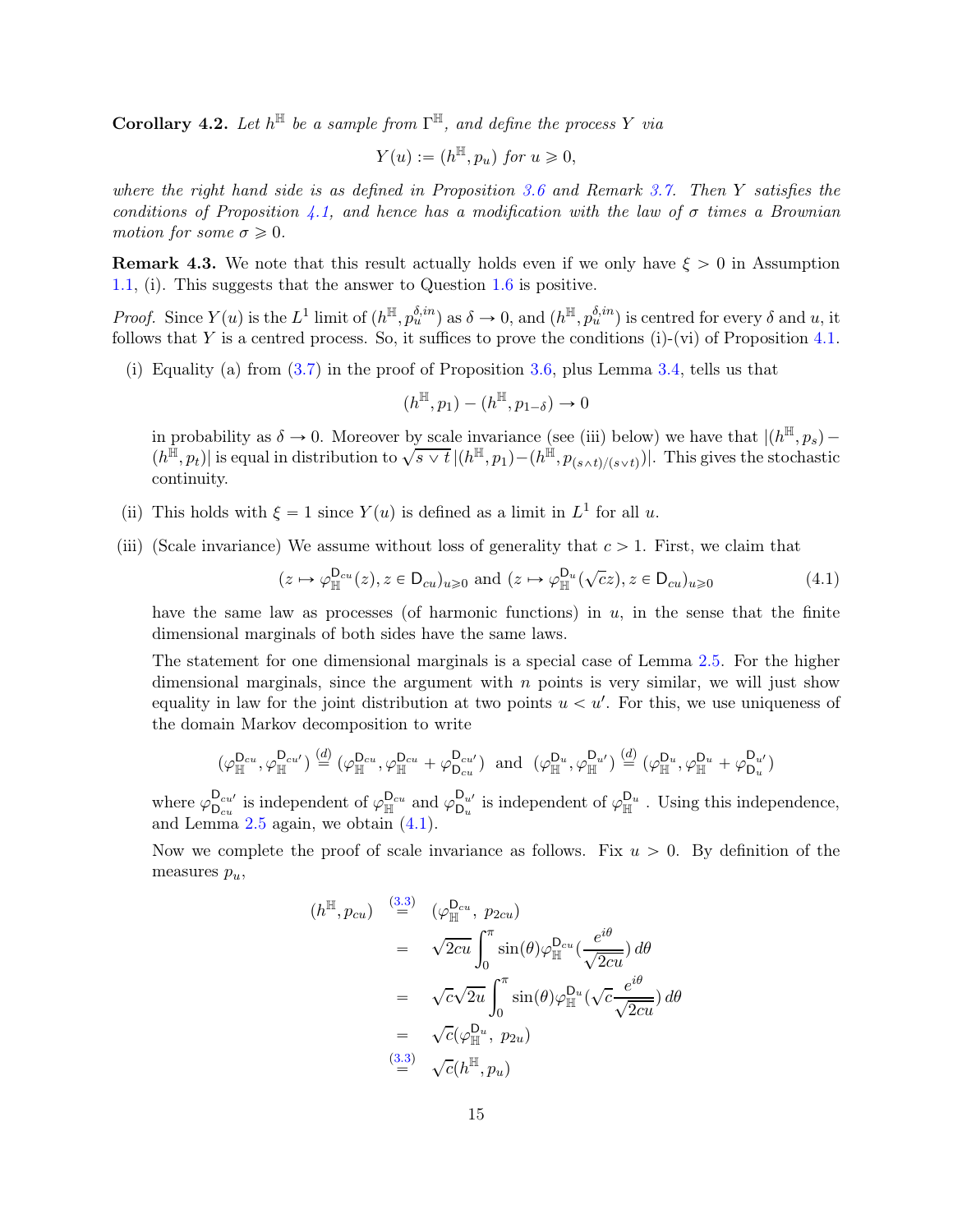where we used eq.  $(4.1)$  in the third equality. Applying the same string of equalities for finite dimensional marginals, we get the result.

(iv) Fix  $u \geq 0$  and observe that since  $Y(s) = \lim_{\delta \downarrow 0} (h^{\mathbb{H}}, p_s^{\delta, out}) = \lim_{\delta \downarrow 0} (\varphi_{\mathbb{H}}^{D_u}, p_s^{\delta, out})$  for  $s \leq u, \mathcal{F}_u^$ is independent of  $h_{\mathbb{H}}^{\mathsf{D}_u}$ . This means that when we write (see Lemma [2.4\)](#page-6-0)

$$
\varphi^{\mathsf{D}_r}_{\mathbb{H}}=\varphi^{\mathsf{D}_u}_{\mathbb{H}}+\varphi^{\mathsf{D}_r}_{\mathsf{D}_u}\;;\;\;r\geqslant u,
$$

we have that  $\varphi_{\mathsf{D}_r}^{\mathsf{D}_r}$  $D_{\nu}$  is independent of  $\mathcal{F}_{u}^-$ . Then since

$$
Y(r) \stackrel{(3.3)}{=} (\varphi_{\mathbb{H}}^{D_r}, p_{2r}) = (\varphi_{\mathbb{H}}^{D_u}, p_{2r}) + (\varphi_{D_u}^{D_r}, p_{2r}) \stackrel{(3.3)}{=} Y(u) + (\varphi_{D_u}^{D_r}, p_{2r}),
$$

we reach the desired conclusion.

(v) Let us write  $A_{r,s} := D_s \backslash \overline{D_r}$ . Reasoning as in the proof of (iv), we see that in the decomposition

$$
h^{\mathbb{H}}=h_{\mathbb{H}}^{A_{r,s}}+\varphi_{\mathbb{H}}^{A_{r,s}}
$$

 $h_{\mathbb{H}}^{A_{r,s}}$  is independent of  $\mathcal{F}_{s,r}$ . Hence, we must argue that

<span id="page-15-0"></span>
$$
(\varphi_{\mathbb{H}}^{A_{r,s}}, p_u) = \frac{u-s}{r-s}Y(r) + \frac{r-u}{r-s}Y(s) \text{ for all } u \in (s, r). \tag{4.2}
$$

,

Now, by Lemma [3.4](#page-9-0) we know that the left hand side of  $(4.2)$  is a.s. a linear function of  $u \in (s, r)$ , so we just need to prove that its limit as  $u \downarrow s$  is equal to  $Y(s)$ , and as  $u \uparrow r$  is equal to  $Y(r)$ . Let us prove the first limit, the second one being very similar. For this, write

$$
\lim_{u \downarrow s} (\varphi_{\mathbb{H}}^{A_{r,s}}, p_u) = \lim_{u \downarrow s} (\varphi_{\mathbb{H}}^{D_s}, p_u) + \lim_{u \downarrow s} (\varphi_{D_s}^{A_{r,s}}, p_u) = Y(s) + \lim_{u \downarrow s} (\varphi_{D_s}^{A_{r,s}}, p_u)
$$

and observe that by Assumption [1.1](#page-1-0) (iv),

$$
\varphi_{\mathsf{D}_s}^{A_{r,s}}
$$
 is harmonic in  $A_{r,s}$  and goes to zero on  $\partial(\mathsf{D}_s) \cup (-\frac{1}{\sqrt{s}}, -\frac{1}{\sqrt{r}}) \cup (\frac{1}{\sqrt{r}}, \frac{1}{\sqrt{s}})$ .

This implies that  $|\varphi_{D_s}^{A_{r,s}}|$  is uniformly bounded in a neighbourhood of  $\partial(D_s)$  in  $D_s$ , and hence, by dominated convergence, we deduce that  $\lim_{u \downarrow s} (\varphi_{\mathsf{D}_s}^{A_{r,s}}, p_u) = 0.$ 

 $\Box$ 

*Proof of Proposition [4.1.](#page-13-0)* This almost follows from [\[21,](#page-25-4) Theorem 1], except for the square integrability condition. So first, we will prove that

<span id="page-15-2"></span>
$$
\mathbb{E}[|Y(u)|^2] < \infty \ \forall u \in [0, \infty). \tag{4.3}
$$

To do this, pick some n such that  $2^{-n} \le \xi$ , so that by assumption  $\mathbb{E}[|Y(u)|^{2^{-n}}] < \infty$  for all u. We will prove that for any  $m \geq 0$ ,

<span id="page-15-1"></span>
$$
\mathbb{E}[|Y(u)|^{2^{-m}}] < \infty \ \forall u \in [0, \infty) \ \Rightarrow \mathbb{E}[|Y(u)|^{2^{-m+1}}] < \infty \ \forall u \in [0, \infty), \tag{4.4}
$$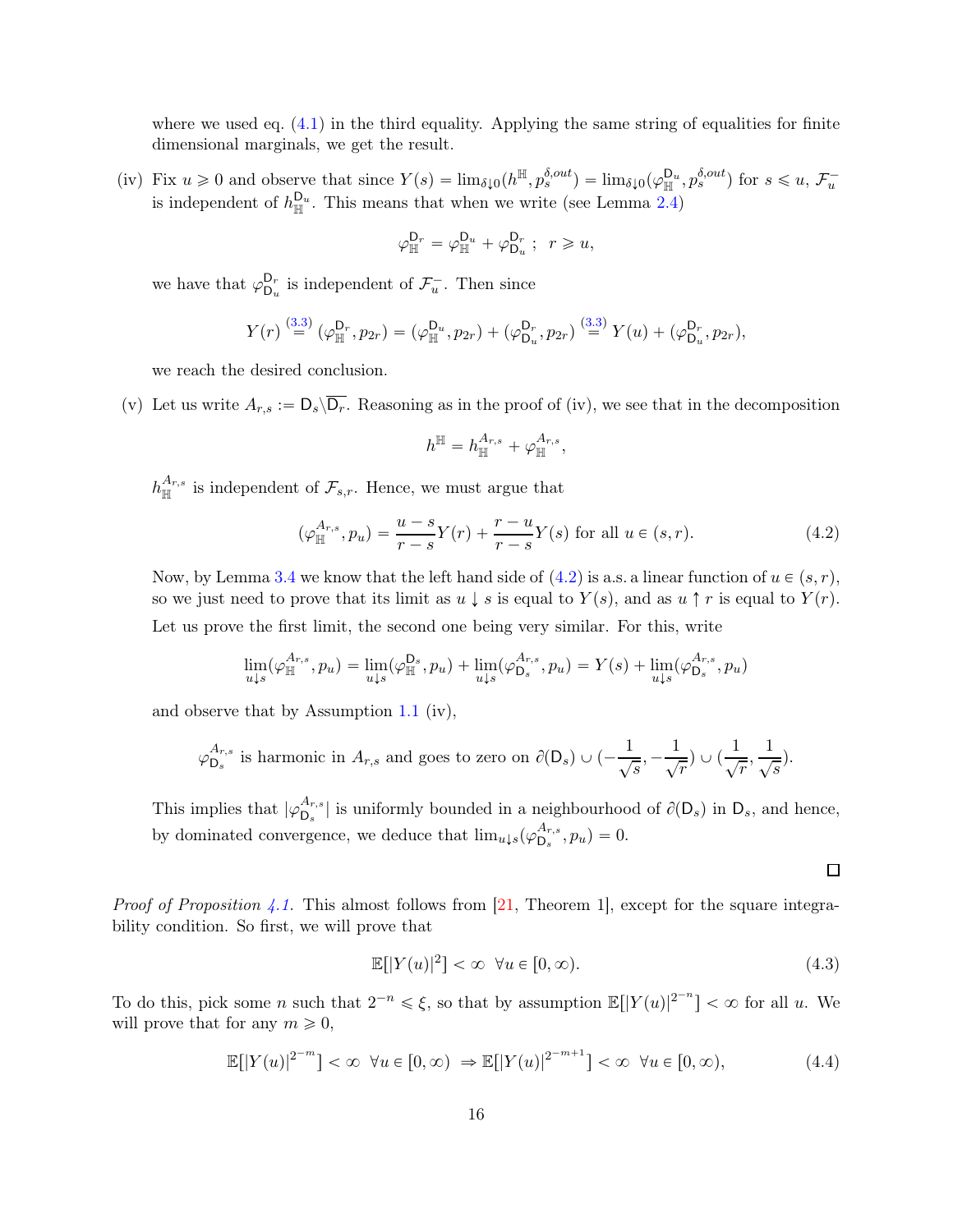from which the result follows by induction, starting with  $m = n$ .

So, let us take some  $m \ge 0$  and assume that the left hand side of [\(4.4\)](#page-15-1) holds. Denote  $\eta := 2^{-m}$ and first observe that  $\mathbb{E}[|Y(2)-Y(1)|^{\eta}]<\infty$ , since  $|x+y|^{\eta} \leq |x|^{\eta}+|y|^{\eta}$ . By independence of  $(Y(2)-Y(3)|^{\eta}]<\infty$ , since  $|x+y|^{\eta} \leq |x|^{\eta}+|y|^{\eta}$ .  $Y(1)$  and  $Y(1)$  (condition (iv) of Proposition [4.1\)](#page-13-0), this implies that  $\mathbb{E}[|Y(1)(Y(2) - Y(1))|^{\eta}] < \infty$ . Now we apply condition (v) of Proposition [4.1.](#page-13-0) Applying this with  $s = \delta, u = 1, r = 2$  for any  $\delta \in (0, 1)$  tells us that we can write  $Y(1) = \frac{1-\delta}{2-\delta}Y(2) + \frac{1}{2-\delta}Y(\delta) + Z(\delta)$ , where  $(Z(\delta))_{\delta \in (0,1)}$  is independent of  $Y(2)$ . Sending  $\delta$  to 0 (and using, as noted before, that  $Y(\delta) \to 0$  in probability as  $\delta \rightarrow 0$ ) implies that  $Y(1) = Y(2)/2 + Z$ , where Z is independent of  $Y(2)$ . Hence

$$
Y(1)(Y(2) - Y(1)) = \left(\frac{Y(2)}{2} + Z\right)\left(\frac{Y(2)}{2} - Z\right) = \frac{Y(2)^2}{4} - Z^2
$$

has a finite moment of order  $\eta$ . Applying Lemma [2.1,](#page-5-3) we obtain that  $|Y(2)|^2$  has a finite moment of order  $\eta$ , and hence by scale invariance (condition (iii) of Proposition [4.1\)](#page-13-0), that  $\mathbb{E}[|Y(u)|^{2\eta}] < \infty$ for all  $u \in [0, \infty)$ . This completes the proof of the induction step, [\(4.4\)](#page-15-1), and therefore of [\(4.3\)](#page-15-2).

From here, we can appeal to the characterisation in [\[21,](#page-25-4) Theorem 1] of stochastic processes with linear conditional expectation and quadratic conditional variance. This says that if  $Y$  is a process as in Proposition [4.1,](#page-13-0) that in addition

- is defined and stochastically continuous on  $[0, \infty)$  with  $Y(0) = 0$ ,
- has  $Y(u)$  square integrable for every u,
- has  $\mathbb{E}[Y(u)Y(s)] = \mathbb{E}[Y(u \wedge s)^2] = \sigma(u \wedge s)$  for some  $\sigma \geq 0$  and all  $u, s \in [0, \infty)$

then Y must be  $\sigma$  times a standard Brownian motion. Note that by the discussion immediately after the statement of Proposition [4.1,](#page-13-0) we can extend Y to a stochastically continuous process on  $[0, \infty)$ with  $Y(0) = 0$ . We also get the third point above by the assumption of Brownian scaling, plus the fact that the process is centred with independent increments. Hence [\[21,](#page-25-4) Theorem 1] provides the result. □

### <span id="page-16-0"></span>5 Gaussianity of circle averages

In this section we work with a sample  $h^{\mathbb{D}}$  from  $\Gamma^{\mathbb{D}}$ . For any  $\varepsilon > 0$  we can define the circle average  $h_{\varepsilon}(0)$  at radius  $\varepsilon$  around 0 via

$$
h_{\varepsilon}^{\mathbb{D}}(0) := \varphi_{\mathbb{D}}^{B_0(\varepsilon)}(0)
$$

as in [\[4\]](#page-24-0). Our next goal is to relate these circle averages to the sine averages from Section [3.](#page-7-1) This will allow us to show (using Corollary [4.2\)](#page-13-2) that the circle average process possesses a modification that is continuous in  $\varepsilon$ , and will in turn imply that  $(h_{e^{-t}}^{\mathbb{D}}(0))_{t\geq 0}$  (which has independent and stationary increments by conformal invariance and the domain Markov property) is a Brownian motion. From this it will follow that  $h_{\varepsilon}^{\mathbb{D}}(0)$  is Gaussian for any  $\varepsilon > 0$ . ε

To begin, we will explain how the sine averages from Section [3](#page-7-1) can make sense for  $h^D$  with some specific domains  $D \neq \mathbb{H}$ . Essentially, this is due to the domain Markov property, which allows us to relate  $h^D$  with  $h^{\mathbb{H}}$  in such a way that the sine average of one is the sine average of the other plus the sine average of a harmonic function.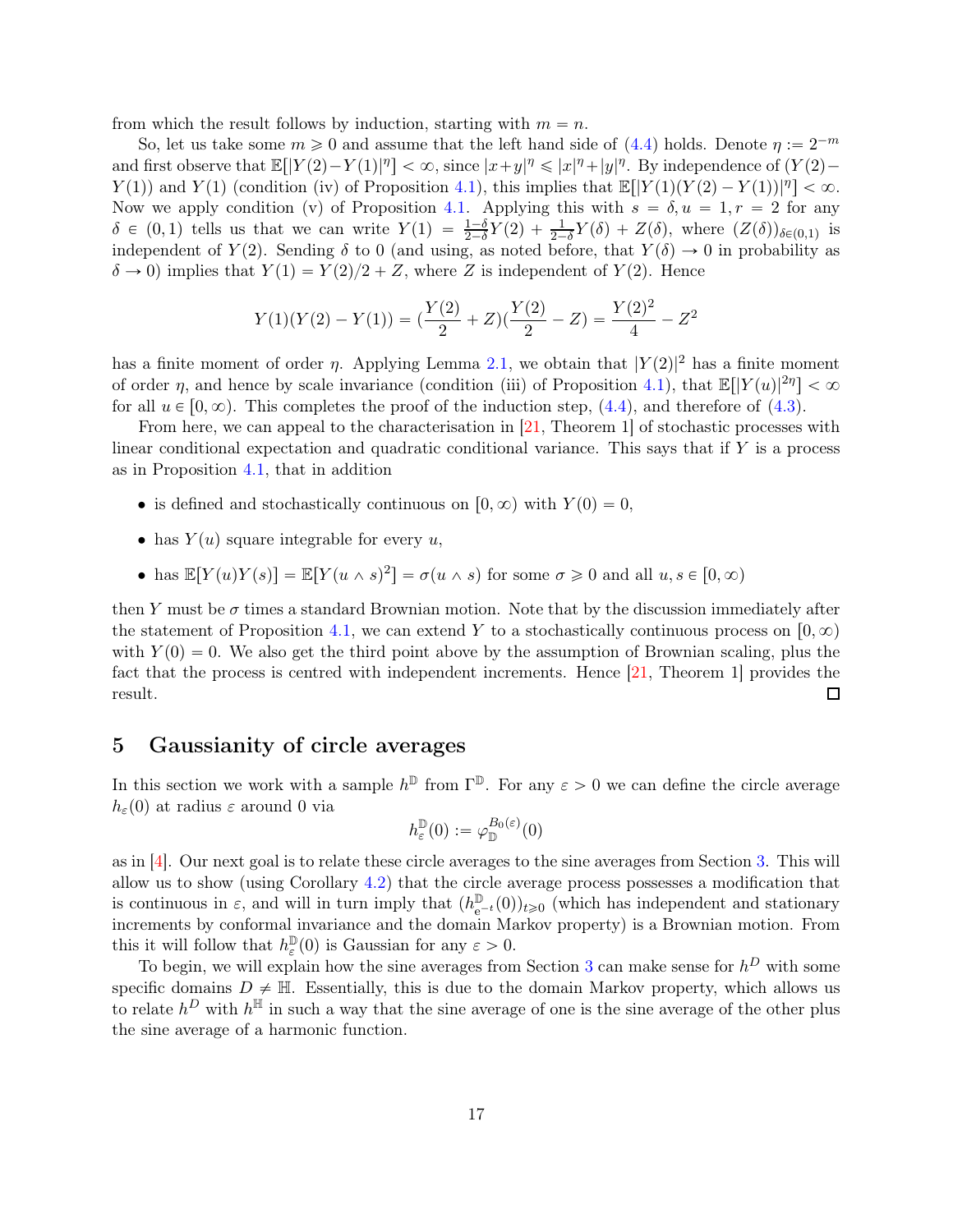For example, let us start with  $D = \mathbb{D}^+$ . By the domain Markov property, we can decompose  $h^{\mathbb{H}}$ in the upper unit semi disc  $\mathbb{D}^+$  as the independent sum

$$
h^{\mathbb{H}}=h^{\mathbb{D}^+}_{\mathbb{H}}+\varphi^{\mathbb{D}^+}_{\mathbb{H}},
$$

and we already know that:

- for any  $u \ge 1$ ,  $(h^{\mathbb{H}}, p_u^{\delta, in}) \to (h^{\mathbb{H}}, p_u)$  in probability and in  $L^1$  as  $\delta \to 0$ ;
- for any  $u > 1$ ,  $(\varphi_{\mathbb{H}}^{\mathbb{D}^+}, p_u^{\delta, in}) \to (\varphi_{\mathbb{H}}^{\mathbb{D}^+}, p_u)$  a.s. and in  $L^1$  as  $\delta \to 0$ , where  $(\varphi_{\mathbb{H}}^{\mathbb{D}^+}, p_u)$  is a.s. constant in  $u > 1$ :
- $\bullet$   $(\varphi_{\mathbb H}^{\mathbb D^{+}}, p_{1}^{\delta, in}$  $\delta_i^{(in)}$  converges to this constant value in probability and in  $L^1$  as  $\delta \to 0$  (using [\(3.6\)](#page-12-2) and the argument explained just after).

For the first bullet point we have used Proposition [3.6,](#page-10-2) and for the second, Lemma [3.4](#page-9-0) plus the fact that  $\varphi_{\mathbb{H}}^{\mathbb{D}^+}$  is almost surely harmonic in  $\mathbb{D}^+$  and can be extended continuously to 0 on  $(-1, 1)$ (Lemma [3.8\)](#page-11-2).

This implies that for each  $u \geq 1$ ,

$$
\lim_{\delta \to 0} (h^{\mathbb{D}^+}_{\mathbb{H}}, p^{\delta,in}_u) =: (h^{\mathbb{D}^+}, p_u)
$$

exists in probability and in  $L^1$ . Similarly, the joint limit  $\lim_{\delta \to 0} ((h_{\mathbb{H}}^{\mathbb{D}^+}, p_{u_1}^{\delta, in}), \dots, (h_{\mathbb{H}}^{\mathbb{D}^+}, p_{u_n}^{\delta, in}))$  exists in probability and in  $L^1$  for any  $(u_1, \dots, u_n)$  with each  $u_i \in [1, \infty)$ . Notice that, by the above observations, the limit of such a vector must be equal in law to  $((h^{\mathbb{H}}, p_{u_1}), \ldots, (h^{\mathbb{H}}, p_{u_n}))$  plus the  $(\text{random}) \text{ vector } ((\varphi_{\mathbb{H}}^{\mathbb{D}^+}, p_{u_1}), \ldots, (\varphi_{\mathbb{H}}^{\mathbb{D}^+}, p_{u_n})), \text{ whose components are almost surely all equal. Notice}$ further that  $(h_{\mathbb{H}}^{\mathbb{D}^+}, p_1^{\delta, in}$  $\binom{\delta, in}{1} \rightarrow 0$  in  $L^1$  and in probability as  $\delta \downarrow 0$  (by the Dirichlet boundary condition assumption), so that  $(h^{\mathbb{D}^+}, p_1) = 0$ .

<span id="page-17-1"></span>Putting all this together with Corollary [4.2,](#page-13-2) we obtain the following:

**Lemma 5.1.** Let  $h^{\mathbb{D}^+}$  be a sample from  $\Gamma^{\mathbb{D}^+}$ . Then for any  $(u_1, \dots, u_n)$  with  $u_i \in [1, \infty)$  for  $1 \leq i \leq n$ , the limit

$$
\lim_{\delta\downarrow 0}\left((h^{\mathbb{D}^+},p_{u_1}^{\delta,in}),\ldots,(h^{\mathbb{D}^+},p_{u_n}^{\delta,in})\right)=\left((h^{\mathbb{D}^+},p_{u_1}),\ldots,(h^{\mathbb{D}^+},p_{u_n})\right)
$$

exists in probability. Moreover,  $(h^{\mathbb{D}^+}, p_{1+t})_{t\geq 0}$  has the same finite dimensional distributions as some multiple (which is the same as that in Corollary  $(4.2)$  $(4.2)$  of Brownian motion.

Next, we make sense of sine averages for  $h^{\mathbb{D}}$ . Again we can use the domain Markov property, and decompose

<span id="page-17-0"></span>
$$
h^{\mathbb{D}} = h_{\mathbb{D}}^{\mathbb{D}^+} + \varphi_{\mathbb{D}}^{\mathbb{D}^+}.
$$
\n
$$
(5.1)
$$

However, deducing something from this is not quite so simple, since  $\varphi_{\mathbb{D}}^{\mathbb{D}^+}$  does not extend continuously to 0 on  $(-1, 1)$ . For example, since  $(\varphi_{\mathbb{D}}^{\mathbb{D}^+}, p_u)$  should correspond to integrating  $\varphi_{\mathbb{D}}^{\mathbb{D}^+}$  on a contour that does touch the real line, it is not immediately obvious that this integral is well defined. We can manage this using that

(a)  $\varphi_{\mathbb{D}}^{\mathbb{D}^+}$  is not too badly behaved, and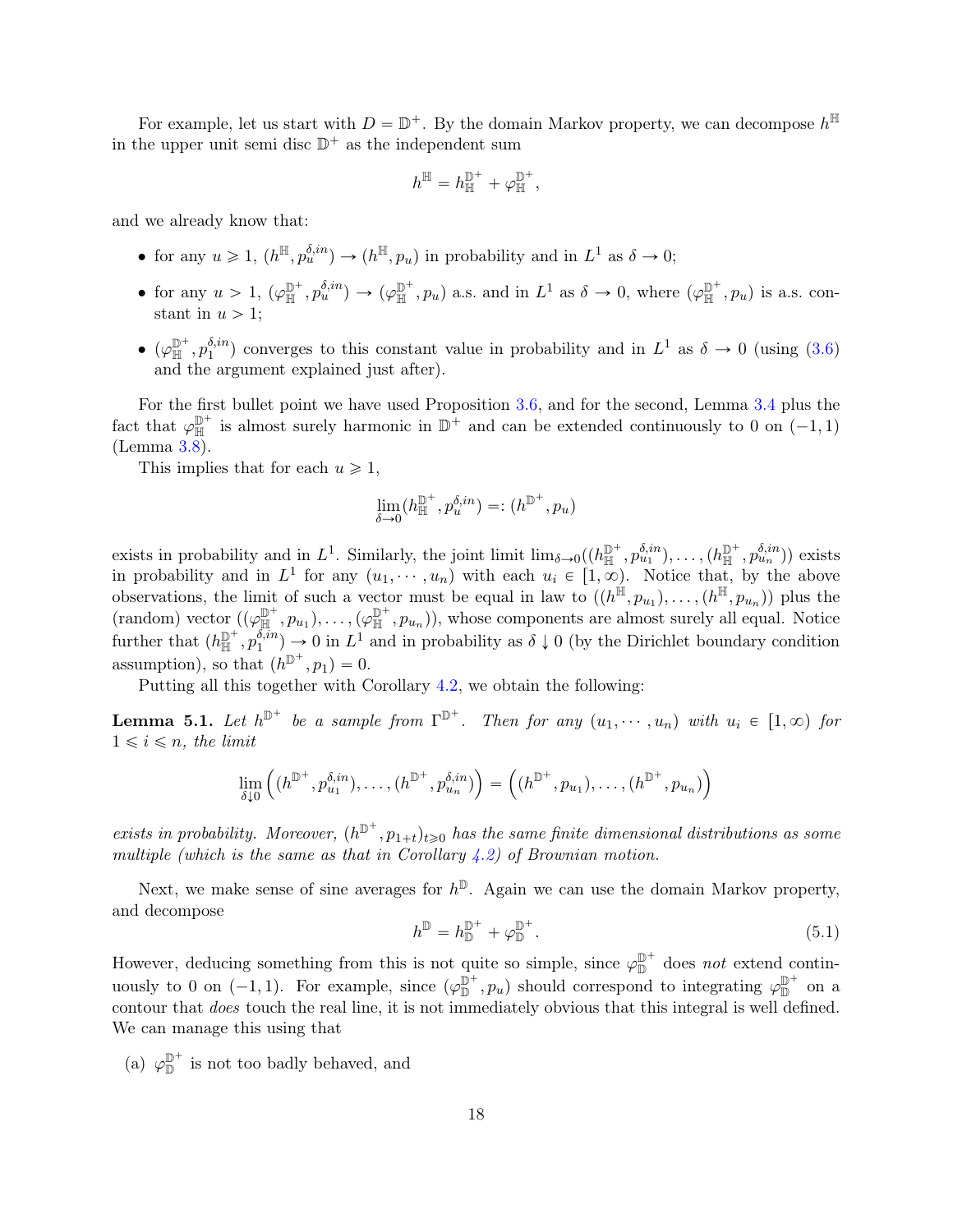(b) the density  $sin(\theta)$  converges to 0 as  $\theta \to \{0, \pi\}.$ 

For this some quantitative estimates are required, and we summarise them in the following lemma: **Lemma 5.2.** There exists a universal constant  $C \in (0, \infty)$ , such that for all  $\varepsilon > 0$ ,

<span id="page-18-1"></span>
$$
\mathbb{E}[\sup_{w \in \mathbb{D}^+; \Im(w) > \varepsilon} |\varphi_{\mathbb{D}}^{\mathbb{D}^+}(w)|] \leq C \varepsilon^{-1/\xi} \log(1/\varepsilon)^{1/\xi}; \text{ and } (5.2)
$$

<span id="page-18-0"></span>
$$
\mathbb{E}[\sup_{r\in[0,1],\theta\in[0,\pi];\,\Im(re^{i\theta})>\varepsilon}|\frac{\partial}{\partial r}\varphi_{\mathbb{D}}^{\mathbb{D}^+}(re^{i\theta})|]\leq C\varepsilon^{-1-1/\xi}\log(1/\varepsilon)^{1/\xi},\tag{5.3}
$$

where  $\xi > 1$  is such that  $\mathbb{E}[|(h^D, \phi)|^{\xi}] < \infty$  for all D and  $\phi \in C_c^{\infty}(D)$  (Assumption [1.1\(](#page-1-0)i)).

*Proof.* It is a standard fact (a consequence of, e.g., [\[8,](#page-24-11) §2.2, Theorem 7]) that for a universal  $C' > 0$ , for any function  $\varphi$  that is harmonic in  $B_z(r) \subset \mathbb{C}$  and for any v with modulus 1,  $|\partial_v\varphi(z)| \leq$  $(C'/r)$  sup<sub>yEBz</sub><sub>(r)</sub>  $|\varphi(y)|$ . Hence [\(5.3\)](#page-18-0) follows from [\(5.2\)](#page-18-1).

To prove  $(5.2)$ , let  $w \in \mathbb{D}^+$  with  $\Im(w) > \varepsilon$  be arbitrary, and denote by  $D_{\varepsilon}$  the domain  $\mathbb{D}^+ \cap \{z :$  $\Im(z) > \varepsilon/2$ . Let  $a_{\varepsilon} = \sqrt{1 - \varepsilon^2/4}$ , and for  $y \in [-a_{\varepsilon}, a_{\varepsilon}]$ , let  $f_w(y)$  be the density at  $y + i\varepsilon/2$  of the exit position from  $D_{\varepsilon}$  for a Brownian motion started from w. Then by harmonicity and the fact that  $\varphi_{\mathbb{D}}^{\mathbb{D}^+}$  extends continuously to 0 on  $\partial D_{\varepsilon} \cap \partial \mathbb{D}$  (by Lemma [3.8,](#page-11-2) conformal invariance and the domain Markov property) we have that

$$
\varphi_{\mathbb{D}}^{\mathbb{D}^+}(w) = \int_{-a_{\varepsilon}}^{a_{\varepsilon}} f_w(y) \varphi_{\mathbb{D}}^{\mathbb{D}^+}(y + i\varepsilon/2) dy.
$$

This implies, using Hölder's inequality, that

$$
|\varphi_{\mathbb{D}}^{\mathbb{D}^+}(w)| \leqslant \left(\int_{-a_{\varepsilon}}^{a_{\varepsilon}} f_w(y) dy\right)^{1/\xi^*} \left(\int_{-a_{\varepsilon}}^{a_{\varepsilon}} f_w(y) |\varphi_{\mathbb{D}}^{\mathbb{D}^+}(y + i\varepsilon/2)|^{\xi} dy\right)^{1/\xi}
$$

where  $\xi^*$  is such that  $1/\xi + 1/\xi^* = 1$ . Moreover, by domination with respect to a Cauchy density, there exists a constant M not depending on  $\varepsilon > 0$ , such that

$$
0 \leqslant f_w(y) \leqslant M/\varepsilon \quad \forall y \in [-1,1], w \in D_{2\varepsilon}.
$$

Putting this together, along with the fact that  $\int_{-a_{\varepsilon}}^{a_{\varepsilon}} f_w(y) dy \le 1$ , we obtain that

$$
\sup_{w \in \mathbb{D}^+; \Im(w) > \varepsilon} |\varphi_{\mathbb{D}}^{\mathbb{D}^+}(w)|^{\xi} \leq \frac{M}{\varepsilon} \int_{-a_{\varepsilon}}^{a_{\varepsilon}} |\varphi_{\mathbb{D}}^{\mathbb{D}^+}(y + i\varepsilon/2)|^{\xi} dy.
$$

To conclude, we observe that by Lemma [2.6](#page-6-3)

$$
\mathbb{E}\big[|\varphi_{\mathbb{D}}^{\mathbb{D}^+}(y+i\varepsilon/2)|^{\xi}\big] \leqslant C''\log(1/\varepsilon) \ \ \forall y \in [-a_{\varepsilon}, a_{\varepsilon}],
$$

with constant  $C''$  not depending on  $\varepsilon > 0$ , so that

$$
\mathbb{E}[\sup_{w\in\mathbb{D}^+;\, \Im(w)>\varepsilon}|\varphi^{\mathbb{D}^+}_{\mathbb{D}}(w)|]\leqslant \mathbb{E}[\sup_{w\in\mathbb{D}^+;\, \Im(w)>\varepsilon}|\varphi^{\mathbb{D}^+}_{\mathbb{D}}(w)|^{\xi}]^{1/\xi}\leqslant C\varepsilon^{-1/\xi}\log(1/\varepsilon)^{1/\xi}
$$

for some universal constant  $C$ , as required.

 $\Box$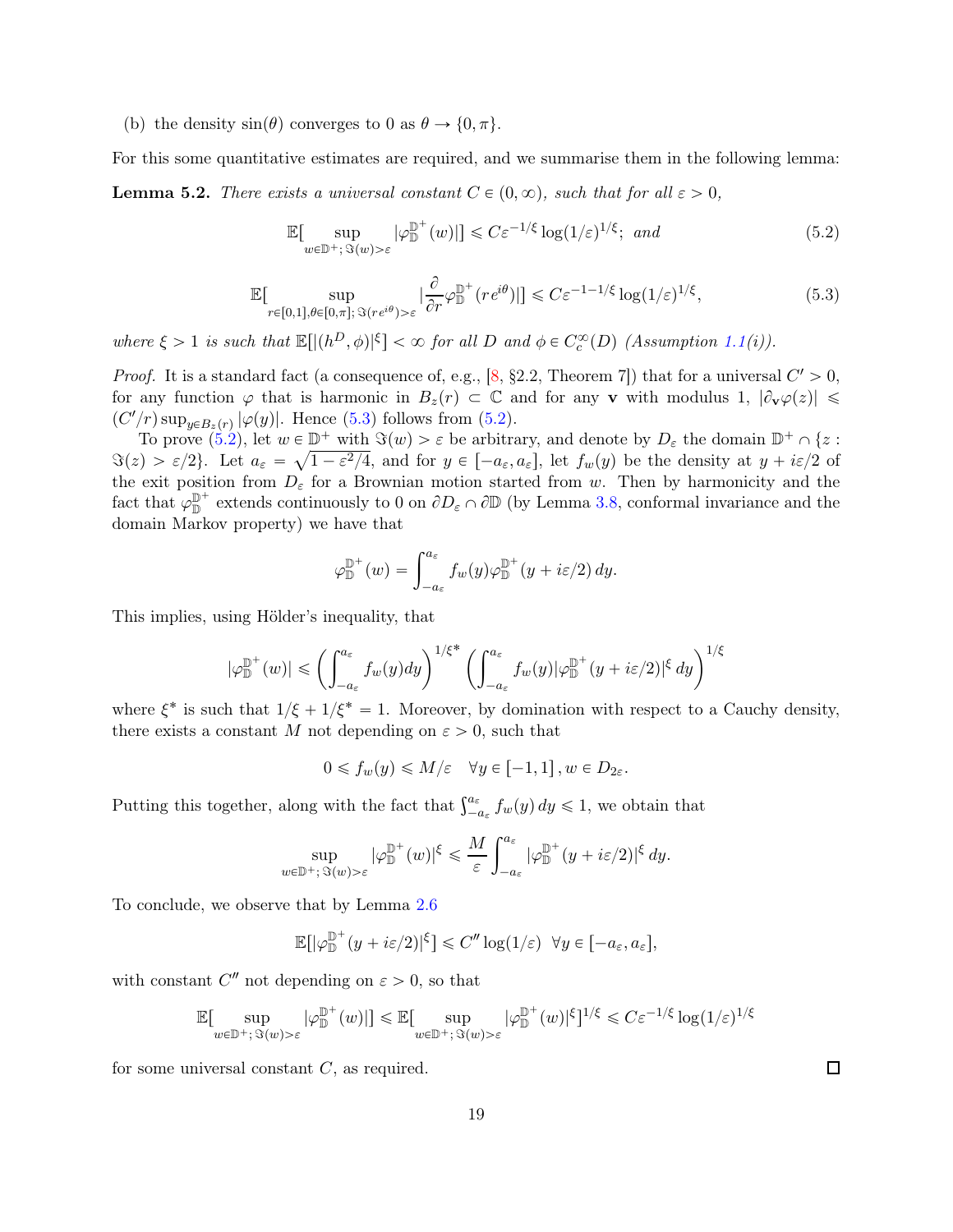This allows us to deduce the following:

**Lemma 5.3.** Let  $h^{\mathbb{D}}$  be a sample from  $\Gamma^{\mathbb{D}}$  and recall the decomposition [\(5.1\)](#page-17-0). Then for each  $(u_1, \dots, u_n)$  with  $u_i \in [1, \infty)$  for  $1 \leq i \leq n$  the limit

<span id="page-19-1"></span>
$$
\lim_{\delta \downarrow 0} \left( (h_{\mathbb{D}}^{\mathbb{D}^+}, p_{u_1}^{\delta, in}), \dots, (h_{\mathbb{D}}^{\mathbb{D}^+}, p_{u_n}^{\delta, in}) \right) =: \left( (h_{\mathbb{D}}^{\mathbb{D}^+}, p_{u_1}), \dots, (h_{\mathbb{D}}^{\mathbb{D}^+}, p_{u_n}) \right)
$$
(5.4)

exists in probability, and the resulting finite dimensional distributions are those of a multiple (which is the same as that in Corollary [4.2\)](#page-13-2) of Brownian motion. Furthermore, on an event of probability one,

<span id="page-19-2"></span>
$$
\left( (\varphi_{\mathbb{D}}^{\mathbb{D}^+}, p_u^{\delta, in}) \right)_{u \geq 1} \text{ has a pointwise (in u) limit } \left( (\varphi_{\mathbb{D}}^{\mathbb{D}^+}, p_u) \right)_{u \geq 1} \text{ as } \delta \to 0,
$$
 (5.5)

and this limit is a continuous function. Finally, for any  $1 \le v \le w \le \infty$ , there exists  $M(v, w)$  such that,

<span id="page-19-0"></span>
$$
\mathbb{E}[\sup_{s,t\in[v,w]} \frac{|(\varphi_{\mathbb{D}}^{\mathbb{D}^+},p_s) - (\varphi_{\mathbb{D}}^{\mathbb{D}^+},p_t)|}{|s-t|}] \leqslant M(v,w).
$$
\n(5.6)

**Remark 5.4.** In words, this tells us that the sine-average process of  $h^{\mathbb{D}}$  (defined by joint limits of  $(h^{\mathbb{D}}, p_u^{\delta,in})$  as  $\delta \to 0$ ) makes sense and is a Brownian motion plus a nicely behaved continuous function whose derivative is bounded in expectation, [\(5.6\)](#page-19-0). The role of this key lemma is to show that when we "average" the sine-average process over rotations (as will soon be made precise) we obtain a process with a continuous modification. The control given by [\(5.6\)](#page-19-0) is important here to ensure that we retain continuity after averaging, and it is for this that we need the existence of moments with order strictly greater than 1 (we remark that we have also used it in several other places for simplicity).

This is really the crux of the proof, since the resulting "averaged" process will actually turn out to be the circle average process for  $h^{\mathbb{D}}$  around 0 (recall from the introduction that establishing continuity of circle averages is the main step in our argument).

*Proof.* Since  $h_{\mathbb{D}}^{\mathbb{D}^+}$  has the same law as  $h^{\mathbb{D}^+}$ , the statement concerning the limit [\(5.4\)](#page-19-1) follows from Lemma [5.1.](#page-17-1) To show that  $(5.5)$  holds with probability one note that by Markov's inequality, for any  $\xi^{-1} < a < 1$ ,

$$
\mathbb{P}[\sup_{w\in\mathbb{D}^+;\, \Im(w)>\varepsilon}|\varphi^{\mathbb{D}^+}_{\mathbb{D}}(w)|>\varepsilon^{-a}]\leqslant C\varepsilon^{a-1/\xi}\log(1/\varepsilon)^{1/\xi}
$$

Thus applying the Borel–Cantelli lemma (to the sequence  $\varepsilon_n = 2^{-n}$ ) we conclude that almost surely, for any  $\xi^{-1} < a < 1$ ,

$$
|\varphi_{\mathbb{D}}^{\mathbb{D}^+}(z)| \leqslant \Im(z)^{-a}
$$

for all  $z \in \mathbb{D}^+$  with  $\Im(z)$  sufficiently small. This implies  $(5.5)$  (since  $\sin(\arg(z))\Im(z)^{-a} \to 0$  as  $\Im(z) \to 0$ ). Similarly, an application of the Borel–Cantelli lemma and [\(5.3\)](#page-18-0) allows us to deduce that for any  $1 + \xi^{-1} < b < 2$ , on an event of probability one,

$$
\left|\frac{\partial}{\partial r}\varphi_{\mathbb{D}}^{\mathbb{D}^+}(re^{i\theta})\right| \leqslant \Im(z)^{-b}
$$

for all  $z \in \mathbb{D}^+$  with  $\Im(z)$  sufficiently small. On this event, since  $\int_0^{\pi} \sin(\theta)^{1-b} < \infty$ ,  $F(u) := (\varphi_{\mathbb{D}}^{\mathbb{D}^+}, p_u)$ is differentiable in u, and for some finite deterministic constants  $\{M'(v, w)\}_{1 \le v \le w \le \infty}$ ,

$$
|F'(r)| \le M'(v, w) \int_0^{\pi} \sin(\theta) |\frac{\partial}{\partial r} \varphi_{\mathbb{D}}^{\mathbb{D}^+} (e^{i\theta}/\sqrt{r})| d\theta \text{ for all } r \in [v, w]
$$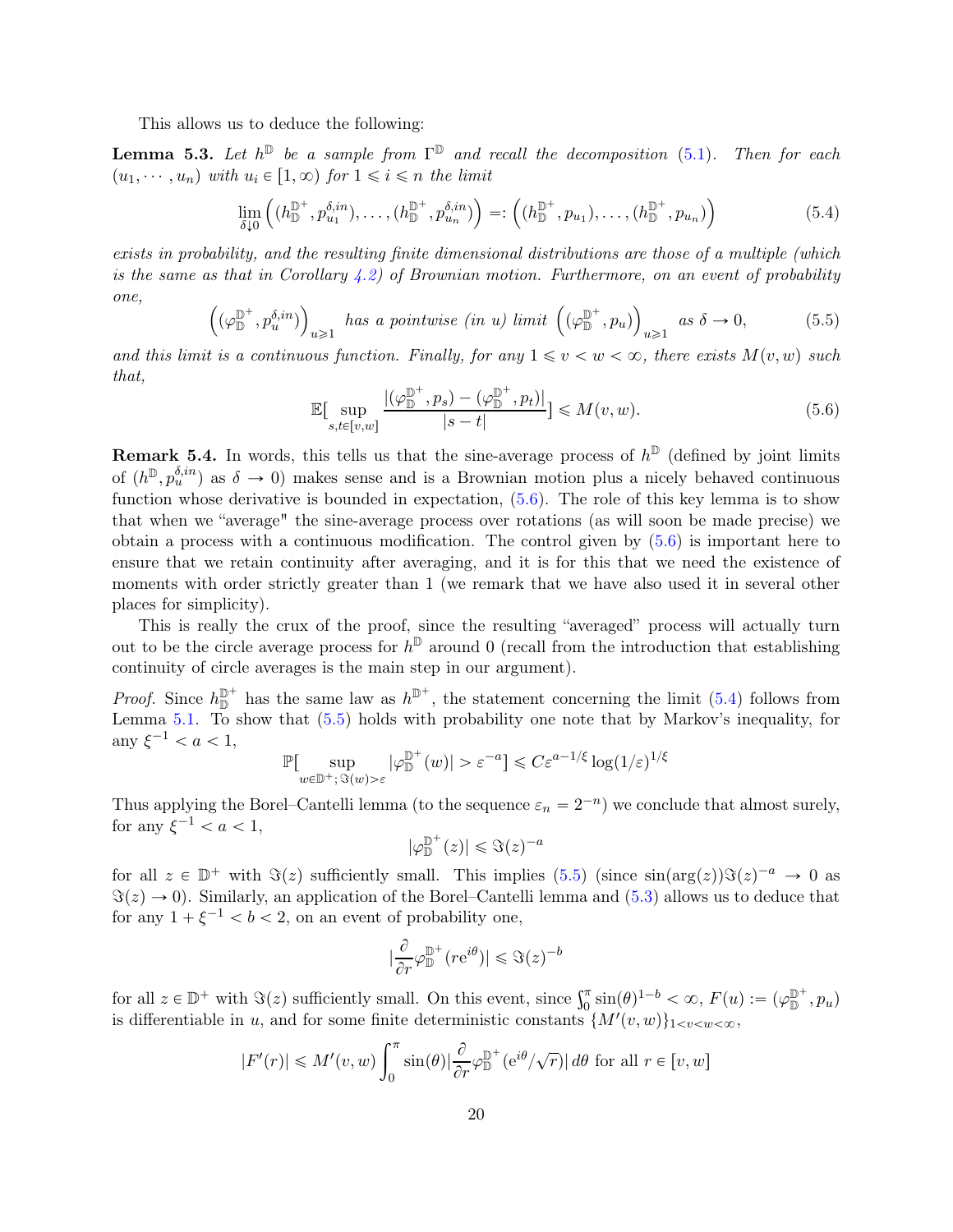From this and [\(5.3\)](#page-18-0), [\(5.6\)](#page-19-0) follows in a straightforward manner.

Now we will relate these quantities to circle averages, by averaging over rotations. Let  $h^{\mathbb{D}}$  be a sample from  $\Gamma^{\mathbb{D}}$  and for  $\alpha \in [0, 2\pi)$ , let  $h^{\mathbb{D}, \alpha}$  be the image of  $h^{\mathbb{D}}$  under an anti-clockwise rotation by angle  $\alpha$ . That is,  $(h^{\mathbb{D}, \alpha}, \phi)_{\phi \in C_c^{\infty}(\mathbb{D})} = (h^{\mathbb{D}}, \phi \circ f_{\alpha})_{\phi \in C_c^{\infty}(\mathbb{D})}$  where  $f_{\alpha}$  denotes the isometry  $z \mapsto e^{-i\alpha}z$ .

Then by conformal (specifically, rotation) invariance,

<span id="page-20-0"></span>
$$
h^{\mathbb{D},\alpha} \stackrel{(d)}{=} h^{\mathbb{D}} \tag{5.7}
$$

for each fixed  $\alpha$ . Write  $h_{\mathbb{D},\alpha}^{\mathbb{D}^+} + \varphi_{\mathbb{D},\alpha}^{\mathbb{D}^+}$  for the domain Markov decomposition of  $h^{\mathbb{D},\alpha}$  in  $\mathbb{D}^+$ .

Now let A be uniformly distributed on the interval  $[0, 2\pi]$  (independently from  $h^{\mathbb{D}}$ ). Then we have that:

• for each  $(u_1, \dots, u_n)$  with  $u_i \in [1, \infty)$  for  $1 \leq i \leq n$ 

$$
\lim_{\delta\downarrow 0}\left((h^{\mathbb{D}^+}_{\mathbb{D},A},p^{\delta,in}_{u_1}),\ldots,(h^{\mathbb{D}^+}_{\mathbb{D},A},p^{\delta,in}_{u_n})\right) =: \left((h^{\mathbb{D}^+}_{\mathbb{D},A},p_{u_1}),\cdots,(h^{\mathbb{D}^+}_{\mathbb{D},A},p_{u_n})\right)
$$

exists a.s. and for any  $s, t \geq 1$ 

<span id="page-20-1"></span>
$$
\mathbb{E}[|(h_{\mathbb{D},A}^{\mathbb{D}^+}, p_s) - (h_{\mathbb{D},A}^{\mathbb{D}^+}, p_t)|^4] \le c|s - t|^2
$$
\n(5.8)

for some universal constant c (because for each angle  $\alpha$  the process  $(h_{\mathbb{D},\alpha}^{\mathbb{D}^+}, p_s)_s$  is a fixed, i.e. not depending on  $\alpha$ , multiple of Brownian motion);

 $\bullet$   $((\varphi_{\mathbb{D},A}^{\mathbb{D}^+}, p_u^{\delta,in})_{u\geq 1}$  has a pointwise limit  $((\varphi_{\mathbb{D},A}^{\mathbb{D}^+}, p_u))_{u\geq 1}$  with probability one as  $\delta \to 0$ , and for any  $1 < v < w < \infty$ , there exists  $M(v, w)$  such that,

<span id="page-20-2"></span>
$$
\mathbb{E}[\sup_{s,t\in[v,w]} \frac{|(\varphi_{\mathbb{D},A}^{\mathbb{D}^+}, p_s) - (\varphi_{\mathbb{D},A}^{\mathbb{D}^+}, p_t)|}{|s-t|}] \leqslant M(v,w). \tag{5.9}
$$

This allows us to reach the following conclusion.

**Lemma 5.5.** For every  $u \in [1, \infty)$ , the conditional expectation

$$
\mathbb{E}[(h^{\mathbb{D},A},p_u) | h^{\mathbb{D}}] := \mathbb{E}[(h^{\mathbb{D}^+}_{\mathbb{D},A},p_u) + (\varphi^{\mathbb{D}^+}_{\mathbb{D},A},p_u) | h^{\mathbb{D}}]
$$

is well defined. This defines a stochastic process in u which possesses an a.s. continuous modification. *Proof.* Since  $(h_{\mathbb{D},A}^{\mathbb{D}^+}, p_u)$  and  $(\varphi_{\mathbb{D},A}^{\mathbb{D}^+}, p_u)$  are random variables in  $L^1(\mathbb{P} \times dA)$  (as can be seen using  $(5.7)$ , by first taking expectation over the field given  $A$ , and then over  $A$ ) the conditional expectations

 $\mathbb{E} \bigl[ (h^{\mathbb{D}^+}_{\mathbb{D},A}, p_u) \, | \, h^{\mathbb{D}} \bigr]$  and  $\mathbb{E} \bigl[ (\varphi^{\mathbb{D}^+}_{\mathbb{D},A}, p_u) \, | \, h^{\mathbb{D}} \bigr]$ 

are well defined for any fixed u. By  $(5.8)$ , the fact that conditioning is a contraction in  $L<sup>4</sup>$ , and Kolmogorov's continuity criterion, the first of these two stochastic processes has an a.s. continuous modification. To deal with the second process, observe that by [\(5.9\)](#page-20-2) and Jensen's inequality, for any  $1 < v < w < \infty$ , we have

$$
\mathbb{E}\left[\sup_{s,t\in[v,w]}\frac{\mathbb{E}[(\varphi^{\mathbb{D}^+}_{\mathbb{D},A},p_t)|h^{\mathbb{D}}]-\mathbb{E}[(\varphi^{\mathbb{D}^+}_{\mathbb{D},A},p_s)|h^{\mathbb{D}}]}\Big|}{|s-t|}\right]
$$
  

$$
\leq \mathbb{E}\left[\mathbb{E}[\sup_{s,t\in[v,w]}\frac{|(\varphi^{\mathbb{D}^+}_{\mathbb{D},A},p_t)-(\varphi^{\mathbb{D}^+}_{\mathbb{D},A},p_s)|}{|s-t|}|h^{\mathbb{D}}]\right] \leq M(v,w).
$$

Hence the process  $\mathbb{E}[(\varphi_{\mathbb{D},A}^{\mathbb{D}^+}, p_u) | h^{\mathbb{D}}]$  in u has a modification which is a.s. continuous.

 $\Box$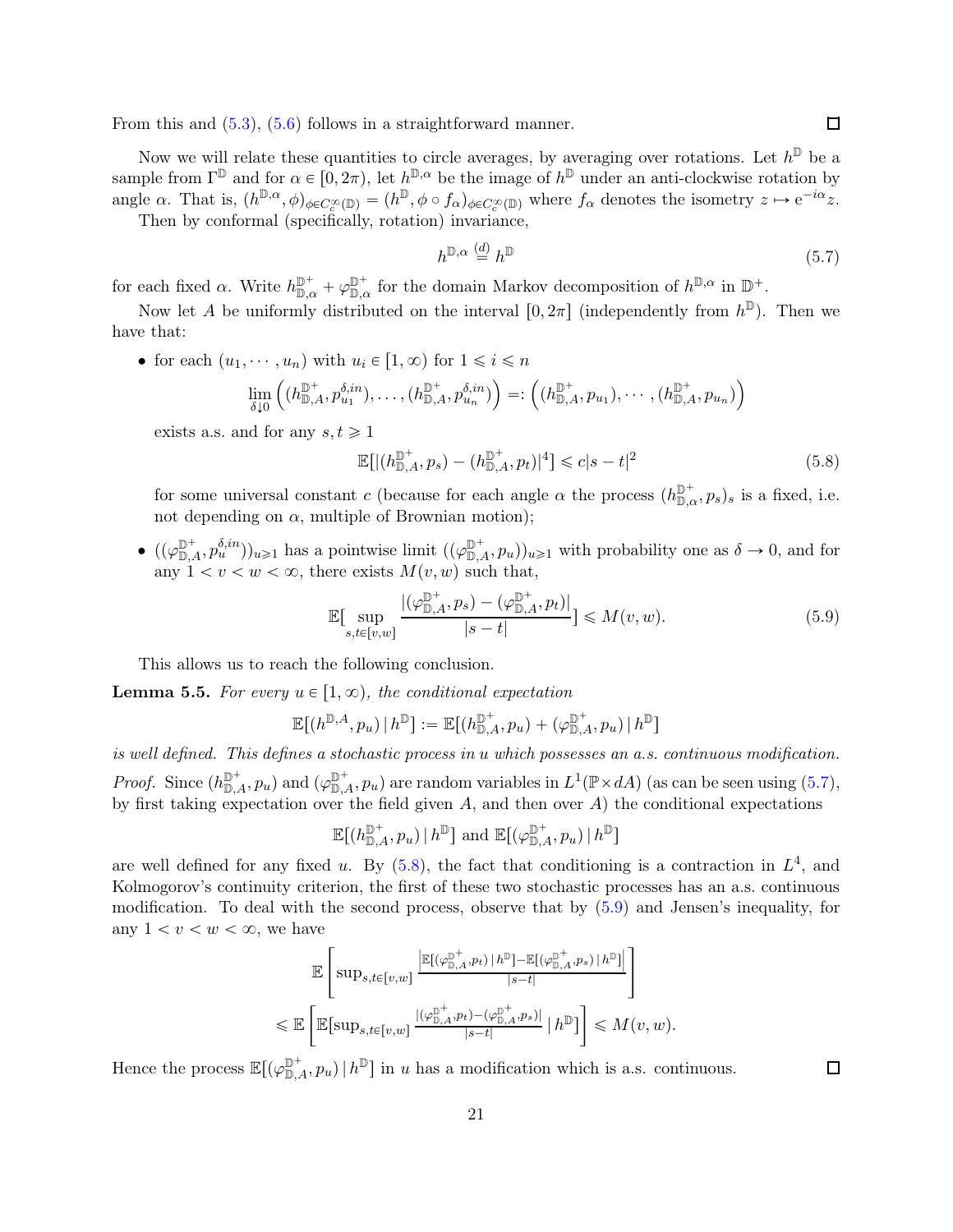The connection to circle averages is the following. Recall that  $h_{\varepsilon}^{\mathbb{D}}$  $\mathbb{P}(0)$  denotes the radius  $\varepsilon$  circle average of  $h^{\mathbb{D}}$  around 0. Recall that this is defined to be equal to  $\varphi_{\mathbb{D}}^{\tilde{\epsilon}\mathbb{D}}(0)$  if  $h^{\mathbb{D}}$  has domain Markov decomposition  $h_{\mathbb{D}}^{\varepsilon\mathbb{D}} + \varphi_{\mathbb{D}}^{\varepsilon\mathbb{D}}$  in  $\varepsilon\mathbb{D}$ .

<span id="page-21-2"></span>**Lemma 5.6.** For any  $u \in [1, \infty)$ ,  $\mathbb{E}[(h^{\mathbb{D}, A}, p_u) | h^{\mathbb{D}}] = \sqrt{u}h^{\mathbb{D}} \frac{1}{\sqrt{u}}(0)$  a.s.

*Proof.* Fix  $u \in [1, \infty)$ . Since  $(h^{\mathbb{D},A}, p_u^{\delta,in}) \to (h^{\mathbb{D},A}, p_u)$  in probability and in  $L^1$  as  $\delta \to 0$ , we have that

$$
\mathbb{E}[(h^{\mathbb{D},A},p_u) | h^{\mathbb{D}}] = \mathbb{E}[\lim_{\delta \downarrow 0} (h^{\mathbb{D},A},p^{\delta,in}_u) | h^{\mathbb{D}}] = \lim_{\delta \downarrow 0} \mathbb{E}[(h^{\mathbb{D},A},p^{\delta,in}_u) | h^{\mathbb{D}}]
$$

where the rightmost limit holds in probability and in  $L<sup>1</sup>$ . By definition of A, the right hand side is equal to

$$
\lim_{\delta \downarrow 0} \frac{1}{2\pi} \int_0^{2\pi} (h^{\mathbb{D}, \alpha}, p_u^{\delta, in}) d\alpha = \lim_{\delta \downarrow 0} \frac{1}{2\pi} \int_0^{2\pi} (h^{\mathbb{D}}, p_u^{\delta, in} \circ f_\alpha) d\alpha
$$

where  $f_{\alpha}(z) = e^{-i\alpha}z$  is rotation by  $\alpha$ . By linearity of  $h^{\mathbb{D}}$  this is equal to

$$
\lim_{\delta \downarrow 0} (h^{\mathbb{D}}, \frac{1}{2\pi} \int_0^{2\pi} p_u^{\delta, in} \circ f_\alpha \, d\alpha) = \lim_{\delta \downarrow 0} (\varphi_{\mathbb{D}}^{\frac{1}{\sqrt{u}} \mathbb{D}}, \frac{1}{2\pi} \int_0^{2\pi} p_u^{\delta, in} \circ f_\alpha \, d\alpha) + \lim_{\delta \downarrow 0} (h_{\mathbb{D}}^{\frac{1}{\sqrt{u}} \mathbb{D}}, \frac{1}{2\pi} \int_0^{2\pi} p_u^{\delta, in} \circ f_\alpha \, d\alpha),
$$

where the second term above goes to 0 in probability as  $\delta \to 0$  by the Dirichlet boundary condition assumption. Moreover, the function  $\frac{1}{2\pi} \int_0^{2\pi}$  $\int_0^{2\pi} p_u^{\delta,in} \circ f_\alpha \, d\alpha$  is radially symmetric with total mass tending to  $\sqrt{u}$  as  $\delta \to 0$ . By harmonicity, it then follows that

$$
\lim_{\delta \downarrow 0} (\varphi_{\mathbb{D}}^{\frac{1}{\sqrt{u}} \mathbb{D}}, \frac{1}{2\pi} \int_0^{2\pi} p_u^{\delta, in} \circ f_\alpha \, d\alpha) = \sqrt{u} \varphi_{\mathbb{D}}^{\frac{1}{\sqrt{u}} \mathbb{D}}(0) = \sqrt{u} h_{\frac{1}{\sqrt{u}}}^{\mathbb{D}}(0)
$$

a.s., as required.

<span id="page-21-0"></span>We emphasise that the process in Lemma [5.6](#page-21-2) above is not Brownian motion, but rather a time change of it. The corollary is the following:

Corollary 5.7. The process  $(h_{\varepsilon}^{\mathbb{D}})$  $(\mathbb{D}(0))_{\varepsilon\in(0,1]}$  possesses a continuous modification.

<span id="page-21-1"></span>**Proposition 5.8.** The process  $(h_{e^{-t}}^{\mathbb{D}}(0))_{t\geq0}$  has a modification whose law is that of  $(\sigma B_t)_{t\geq0}$ , where  $\sigma \geqslant 0$  and B is a standard one-dimensional Brownian motion.

Proof. By the assumptions of conformal invariance and the domain Markov property, this process has independent increments, and it is also centred. By Corollary [5.7,](#page-21-0) it possesses a continuous modification. Since any continuous centred Lévy process must be a multiple of Brownian motion, this implies the result.  $\Box$ 

**Corollary 5.9.** For any D and  $z \in D$ , let  $F_z^D$  be the conformal map from  $D \to \mathbb{D}$  with  $z \mapsto 0$  and  $(F_z^D)'(z) \in \mathbb{R}_+$ . Then the process

<span id="page-21-3"></span>
$$
\hat{h}_{e^{-t}}^D(z) := \varphi_D^{(F_z^D)^{-1}(B_0(e^{-t}))}(z)
$$
\n(5.10)

defined for  $t \geq 0$ , has a modification whose law is that of  $\sigma$  times a Brownian motion.

Proof. This follows from conformal invariance, Assumption [1.1\(](#page-1-0)iii).

 $\Box$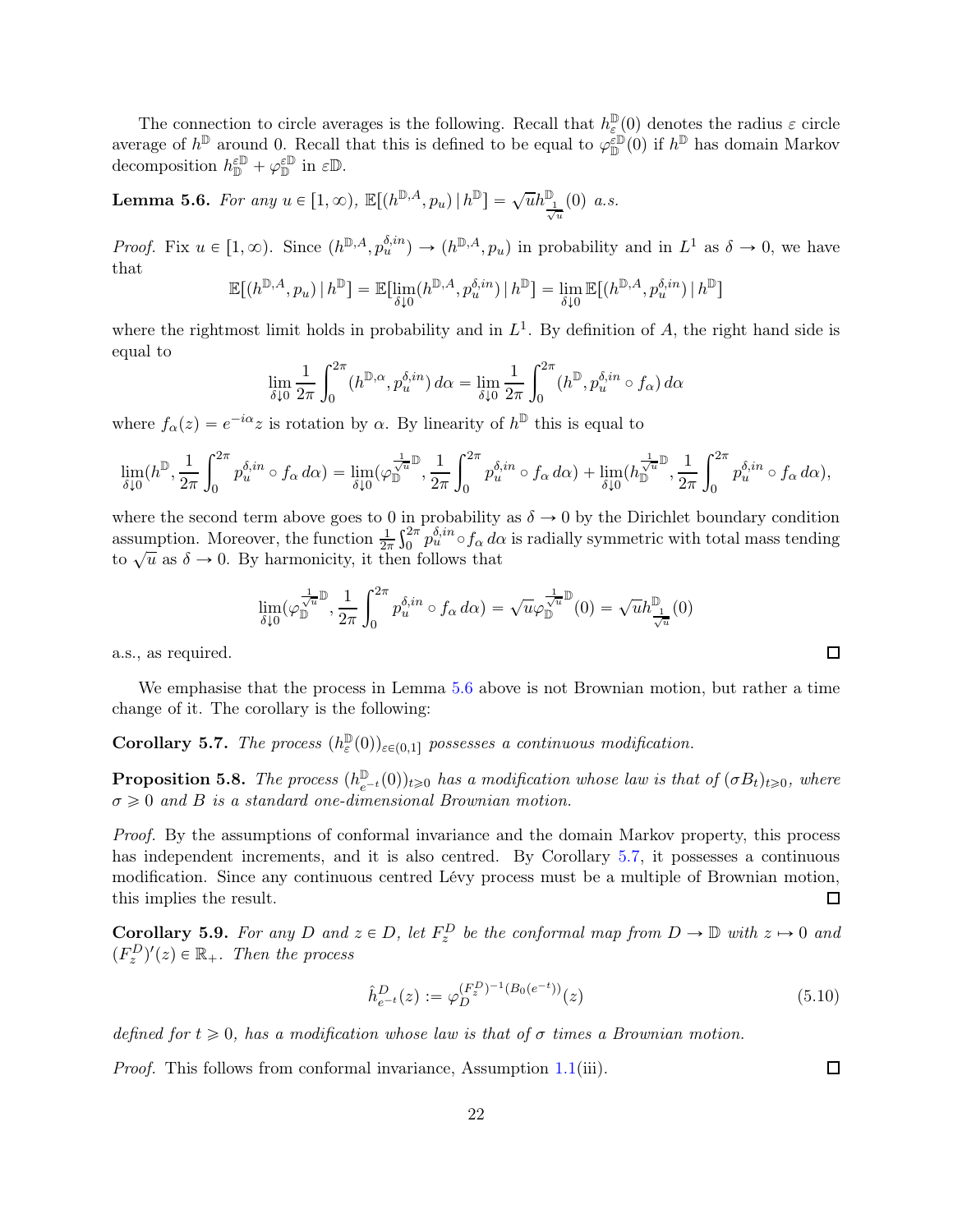## 6 Conclusion of the proof

*Proof of Proposition [1.3](#page-2-0) (1).* Without loss of generality we assume that  $D = \mathbb{D}$ . For  $z \in \mathbb{D}$  and  $\varepsilon = \varepsilon(z) < d(z, \partial \mathbb{D}) = d(z, \partial D)$ . Let

<span id="page-22-0"></span>
$$
r_z(\varepsilon) := \sup \{ r \in [0, 1] : (F_z^{\mathbb{D}})^{-1}(B_0(r)) \subset B_z(\varepsilon) \}. \tag{6.1}
$$

Also set  $h_{\varepsilon}^{\mathbb{D}}$  $\mathbb{P}_{\varepsilon}(z) = \varphi_{\mathbb{D}}^{B_z(\varepsilon)}(z)$  and define  $\hat{h}_{r_z(\varepsilon)}^{\mathbb{D}}(z)$  via [\(5.10\)](#page-21-3) and [\(6.1\)](#page-22-0).

For  $\delta > 0$ , define  $\eta_{\delta}$  to be a smooth radially symmetric function that approximates uniform measure on the unit circle as  $\delta \to 0$ . For concreteness,  $\eta_{\delta}$  can be taken to be a smooth radially symmetric function equal to 1 on the annulus  $\{z : 1 - \delta \leqslant |z| \leqslant 1 - \delta/2\}$  that is 0 outside a  $\delta/10$ neighbourhood of this annulus. We assume that each  $\eta_{\delta}$  is normalised to have total integral one. For  $\varepsilon \in (0, 1)$ , further define

$$
\eta^\varepsilon_\delta(\cdot):=\frac{1}{\varepsilon^2}\eta_\delta(\frac{\cdot}{\varepsilon})
$$

Take  $\phi \in C_c^{\infty}(\mathbb{D})$ . Recall that for Proposition [1.3\(](#page-2-0)1) we need to show that  $(h^{\mathbb{D}}, \phi)$  has finite fourth moment. The idea is to show that

<span id="page-22-1"></span>
$$
\int_{\mathbb{D}} \hat{h}_{r_{\varepsilon}(z)}^{\mathbb{D}}(z)\phi(z) dz \to (h^{\mathbb{D}}, \phi) \text{ in probability as } \varepsilon \to 0 \tag{6.2}
$$

and that

<span id="page-22-3"></span>
$$
\left(\int_{\mathbb{D}} \phi(z) \hat{h}^{\mathbb{D}}_{r_{\varepsilon}(z)}(z) dz\right)^{4}
$$
 is uniformly integrable in  $\varepsilon$  (6.3)

This means that  $(\int_{\mathbb{D}} \phi(z) \hat{h}_{r_{\varepsilon}(z)}^{\mathbb{D}}(z))^4$  converges in  $L^1$  to  $(\phi, h^{\mathbb{D}})^4$ , and in particular, that  $(\phi, h^{\mathbb{D}})^4$  is integrable.

*Proof of* [\(6.2\)](#page-22-1). We bound, for  $\delta > 0$ :

<span id="page-22-2"></span>
$$
\left| \int \hat{h}^{\mathbb{D}}_{r_{\varepsilon}(z)}(z) \phi(z) dz - (h^{\mathbb{D}}, \phi) \right|
$$
  
\n
$$
\leq \left| \int (\hat{h}^{\mathbb{D}}_{r_{\varepsilon}(z)}(z) - h^{\mathbb{D}}_{\varepsilon}(z)) \phi(z) dz \right| + \left| \int h^{\mathbb{D}}_{\varepsilon}(z) \phi(z) dz - (h^{\mathbb{D}}, \phi * \eta_{\delta}^{\varepsilon}) \right| + \left| (h^{\mathbb{D}}, \phi * \eta_{\delta}^{\varepsilon}) - (h^{\mathbb{D}}, \phi) \right| \tag{6.4}
$$

We start by showing that the first term in [\(6.4\)](#page-22-2) goes to 0 in probability as  $\varepsilon \to 0$ . For this, observe that the conformal map  $F_z^{\mathbb{D}}$  $F_z^{\mathbb{D}}$  can be defined by  $F_z^{\mathbb{D}}$  $\lim_{z \to z}(w) = (z - w)/(1 - \overline{z}w)$ . Hence for  $\delta < d(z, \partial \mathbb{D})$  we have that

$$
|F_z^{\mathbb{D}}(w)| \leq \frac{\delta}{1-|z|^2+\delta} \Rightarrow |w-z| \leq \frac{\delta(1-|z|^2+|z||z-w|)}{1-|z|^2+\delta} \leq \delta \text{ and so } r_z(\delta) \geq \frac{\delta}{1-|z|^2+\delta}.
$$

On the other hand,

$$
|y| = \frac{|(F_z^{\mathbb{D}})^{-1}(y) - z|}{|1 - \bar{z}(F_z^{\mathbb{D}})^{-1}(y)|} \ge \frac{\delta}{1 - |z|^2 + \delta} \Rightarrow |(F_z^{\mathbb{D}})^{-1}(y) - z| \ge \delta \frac{1 - |z|^2 - \delta}{1 - |z|^2 + \delta},
$$

which therefore implies that  $(F_z^{\mathbb{D}})$  $\int_z^p$ )<sup>-1</sup>( $B_0(r_z(\delta))$ ) contains the ball of radius  $\delta(1-2\delta(1-|z|^2+\delta)^{-1})$ around z.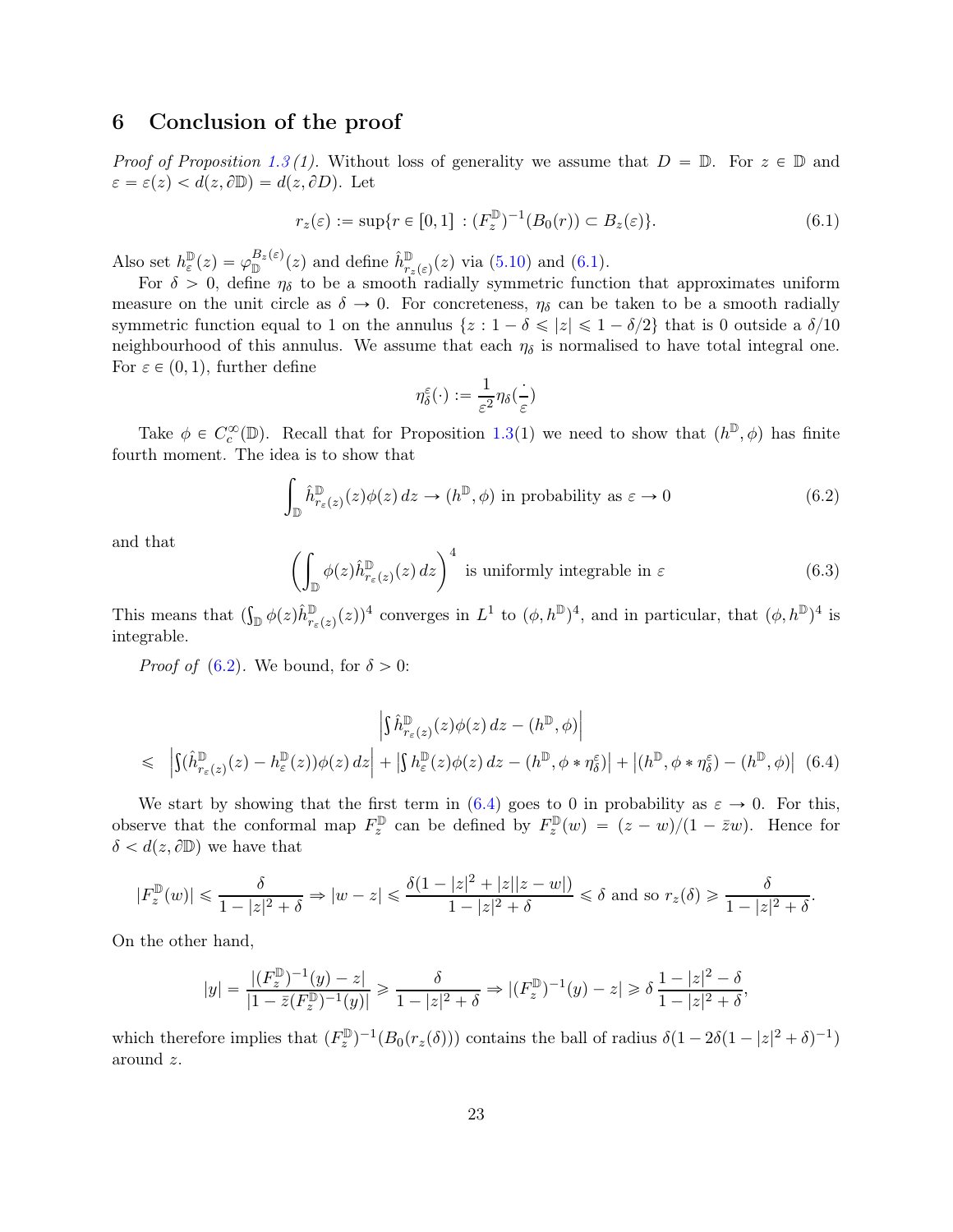Thus, by conformal invariance and Lemma [2.4,](#page-6-0)

$$
h_\delta^{\mathbb{D}}(z)-\hat{h}^{\mathbb{D}}_{r_z(\delta)}(z)\overset{(d)}{=}\varphi_{\mathbb{D}}^{D_{\delta}^z}(0),
$$

where for some  $f(\delta)$  tending to 0 as  $\delta \to 0$  and every z in the support of  $\phi$ ,  $D_{\delta}^z \subset \mathbb{D}$  contains the ball of radius  $1 - f(\delta)$  around 0. By [\(2.2\)](#page-6-1), it then follows that

$$
\mathbb{E}[|h^\mathbb{D}_{\delta}(z) - \tilde{h}^\mathbb{D}_{r_z(\delta)}(z)|] \leq \mathbb{E}[|\varphi^{B_0(1-f(\delta))}_{\mathbb{D}}(0)|] = \mathbb{E}[|h^\mathbb{D}_{(1-f(\delta))}(0)|],
$$

and this tends to 0 as  $\delta \to 0$  by Proposition [5.8.](#page-21-1) By boundedness of  $\phi$ , this proves that the first term of [\(6.4\)](#page-22-2) goes to 0 in probability as  $\varepsilon \to 0$ .

We also have that the third term of [\(6.4\)](#page-22-2) goes to 0 in probability as  $\varepsilon \to 0$ , for any fixed  $\delta$ . Indeed,  $\phi * \eta_{\delta}^{\varepsilon} \to \phi$  in  $C_c^{\infty}(\mathbb{D})$  as  $\varepsilon \to 0$  because  $\eta_{\delta}$  is a smooth approximation to the identity for every  $\delta$ : see, eg. [\[8,](#page-24-11) §5.3]. Thus by Assumption [1.1\(](#page-1-0)i) (stochastic continuity),  $(h^{\mathbb{D}}, \phi * \eta_{\delta}^{\varepsilon}) \to (h^{\mathbb{D}}, \phi)$ in probability as  $\varepsilon \to 0$ .

So to show  $(6.2)$  we are left to prove that the middle term of  $(6.4)$  goes to 0 in probability as  $\delta \to 0$ , uniformly in  $\varepsilon$ . That is, for any  $c > 0$  the probability that this term is bigger than c goes to 0 as  $\delta \to 0$ , uniformly in  $\varepsilon$ . To do this, we note that  $\phi * \eta_{\delta}^{\varepsilon}(z) = \int \phi(w) \eta_{\delta}^{\varepsilon}(w - z) dw$  and so by linearity of  $h^{\mathbb{D}}$ ,

$$
(h^{\mathbb{D}}, \phi * \eta_{\delta}^{\varepsilon}) = \int_{w} (h^{\mathbb{D}}, \eta_{\delta}^{\varepsilon}(w - \cdot)) \phi(w) \, dw.
$$

Moreover, by the Dirichlet boundary condition assumption and scale invariance, for every  $w$  in the support of  $\phi$ 

$$
(h^{\mathbb{D}},\eta^\varepsilon_\delta(w-\cdot))-h^{\mathbb{D}}_\delta(w)\to 0
$$

in probability and in  $L^1$  as  $\delta \to 0$ , uniformly in  $\varepsilon$ . Combined with the boundedness of  $\phi$ , this completes the proof.

*Proof of* [\(6.3\)](#page-22-3). For this, we will show that  $\int_{\mathbb{D}} \phi(z) \hat{h}_{r_{\varepsilon}(z)}^{\mathbb{D}}(z) dz$  is uniformly bounded in  $L^6$ .

For  $(z_1, \dots, z_6)$  in Support $(\phi)^6$ , write  $R = R(z_1, \dots, z_6)$  for the largest r such that the balls  $B_{z_i}(r)$  are all disjoint. Then for  $\varepsilon < R$ , by the domain Markov property and Lemma [2.4,](#page-6-0) we have that

$$
\mathbb{E}[\prod_{i=1}^{6} \hat{h}_{r_{\varepsilon}(z_i)}^{\mathbb{D}}(z_i)] = \mathbb{E}[\prod_{i=1}^{6} \hat{h}_R^{\mathbb{D}}(z_i)].
$$

By repeated application of Hölder's inequality, the term on t he right hand side above is less than  $\prod_{i=1}^{6} ( \mathbb{E}[(h_R^{\mathbb{D}}(z_i))^6 ])^{1/6}$ , and since each  $h_R^{\mathbb{D}}(z_i)$  is Gaussian with variance less than some universal  $\prod_{i=1}^{\infty} \left( \frac{n}{R}(z_i)^r \right)$  ; and since each  $n_R(z_i)$  is Gaussian with variance less than some direction<br>constant times  $\log(1/R)$ , this is less than a constant times  $|\log(R)|^3$ . When  $R < \varepsilon$ , we can similarly bound  $\mathbb{E}[\prod_{i=1}^6 \hat{h}_{r_{\varepsilon}(z_i)}^{\mathbb{D}}(z_i)] \leq \prod_{i=1}^6 (\mathbb{E}[(\hat{h}_{r_{\varepsilon}(z_i)}^{\mathbb{D}}(z_i))^6])^{1/6} \leqslant |\log(\varepsilon)|^3 \leqslant |\log(R)|^3$ . Thus by expansion we obtain that

$$
\mathbb{E}\big[\bigg(\int \hat{h}_{r_{\varepsilon}(z)}^{\mathbb{D}}(z)\phi(z)\,dz\bigg)^{6}\bigg] = C(\phi)\left(1+\iint\limits_{D^{6}}|\log(R(z_{1},\cdots,z_{6}))|^{3} d\mathbf{z}\right) < \infty
$$

where  $C(\phi)$  is a finite constant depending on  $\phi$  but not  $\varepsilon$ . Since this bound is uniform in  $\varepsilon$ , the proof is complete. proof is complete.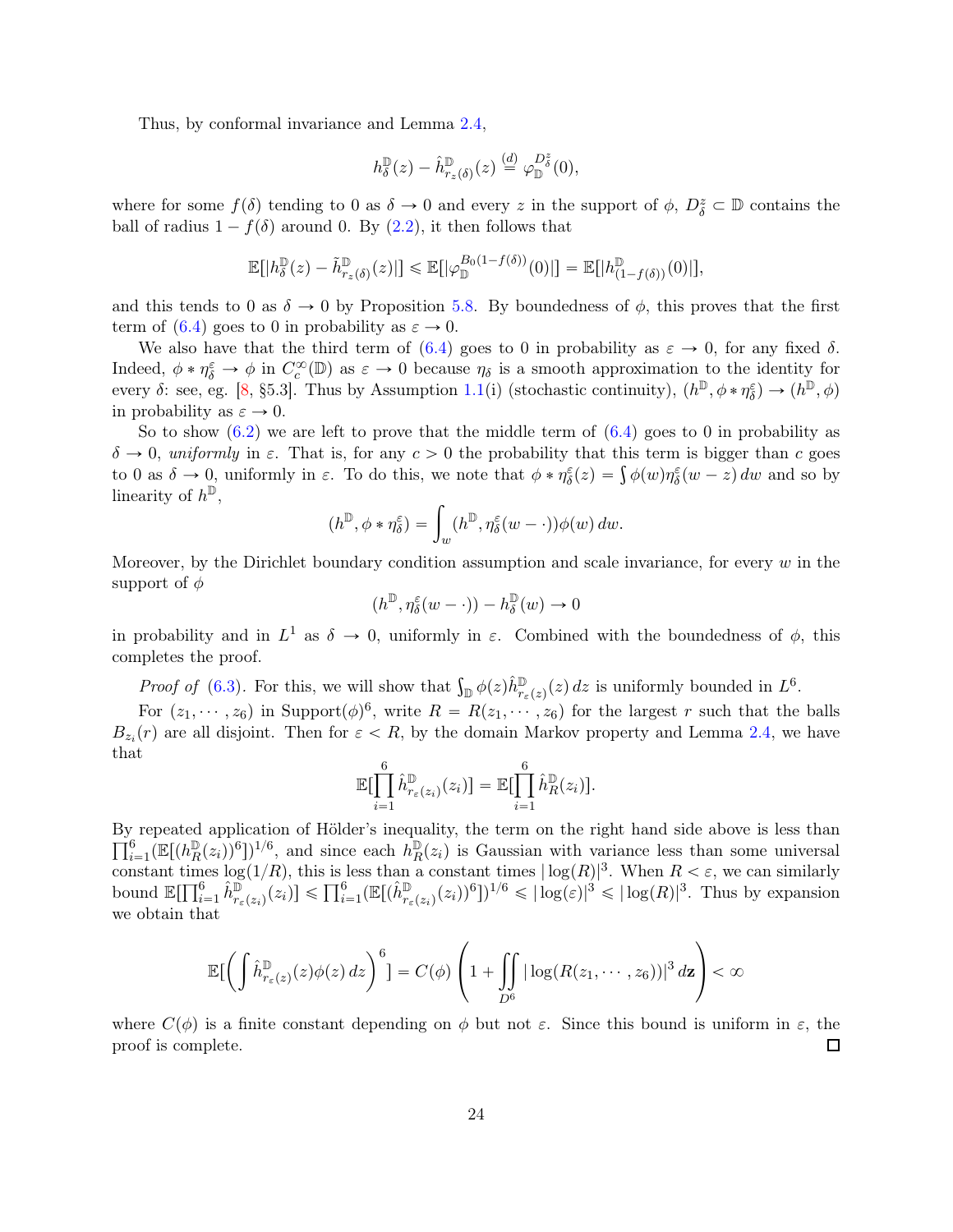Proof of Proposition [1.3](#page-2-0) (2) $\mathcal{B}(3)$ . Suppose that  $\phi_n$  is a sequence of functions in  $C_c^{\infty}(\mathbb{D})$  converging to  $\phi \in C_c^{\infty}(\mathbb{D})$ . Then by the previous part of this proof,

$$
\mathbb{E}[(h^{\mathbb{D}}, \phi_n)^4] = \lim_{\varepsilon \to 0} \mathbb{E}[(\int_{\mathbb{D}} \phi_n(z) \hat{h}^{\mathbb{D}}_{r_{\varepsilon}(z)}(z) dz)^4]
$$

for each n, and this expectation is easily seen to be uniformly bounded in  $n$  (using Hölder's inequality and the fact that we know the marginal distributions of the  $\hat{h}^{\mathbb{D}}$ 's; as above). By the stochastic continuity assumption, we have that  $(h^{\mathbb{D}}, \phi_n) \to (h^{\mathbb{D}}, \phi)$  in probability as  $n \to \infty$ . Putting this together with the uniform boundedness in  $L^4$ , we can deduce in particular that  $(h^D, \phi_n)$  converges in  $L^2$  to  $(h^D, \phi)$  as  $n \to \infty$ . This implies the continuity of  $K_2^D$  by the Cauchy–Schwarz inequality.

The same arguments can be used to show that  $(h^{\mathbb{D}}, \phi_n)$  is uniformly bounded in  $L^4$  when  $\phi_n$  is as in Assumption [1.1\(](#page-1-0)ii). This implies that the convergence of this assumption also holds in  $L^2$ .

# <span id="page-24-7"></span>References

- <span id="page-24-5"></span>[1] N. Berestycki. Introduction to the Gaussian free field and Liouville quantum gravity. Available on the webpage of the author, 2015.
- <span id="page-24-4"></span>[2] N. Berestycki, B. Laslier, and G. Ray. The dimer model on Riemann surfaces, I. arXiv:1908.00832, 2019.
- <span id="page-24-0"></span>[3] N. Berestycki, B. Laslier, and G. Ray. Dimers and imaginary geometry. Ann. Probab., 48(1):1– 52, 01 2020.
- <span id="page-24-9"></span>[4] N. Berestycki, E. Powell, and G. Ray. A characterisation of the Gaussian free field. Probability Theory and Related Fields, 176(3):1259–1301, 2020.
- <span id="page-24-3"></span>[5] A. Cipriani, R. Hazra, and W. Ruszel. The divisible sandpile with heavy-tailed variables. Stochastic Processes and their Applications, 11 2017.
- <span id="page-24-6"></span>[6] J. Dubédat. Dimers and families of Cauchy Riemann operators I. Journal of the AMS, 28(4):1063–1167, 2015.
- <span id="page-24-11"></span>[7] J. Dubédat and R. Gheissari. Asymptotics of height change on toroidal Temperleyan dimer models. Journal of Statistical Physics, 159(1):75–100, 2015.
- <span id="page-24-10"></span>[8] L. C. Evans. Partial differential equations, volume 19 of Graduate Studies in Mathematics. American Mathematical Society, Providence, RI, 1998.
- <span id="page-24-1"></span>[9] P. Fatou. Séries trigonométriques et séries de Taylor. Acta Math., 30(1):335–400, 1906.
- [10] G. Giacomin, S. Olla, and H. Spohn. Equilibrium fluctuations for  $\nabla\varphi$  interface model. Ann. Probab., 29(3):1138–1172, 2001.
- <span id="page-24-8"></span>[11] J. M. Hammersley. Harnesses. In Proceedings of the Fifth Berkeley Symposium on Mathematical Statistics and Probability, Volume 3: Physical Sciences, pages 89–117, Berkeley, Calif., 1967. University of California Press.
- <span id="page-24-2"></span>[12] R. Kenyon. Dominos and the Gaussian free field. Ann. Probab., 29(3):1128–1137, 2001.